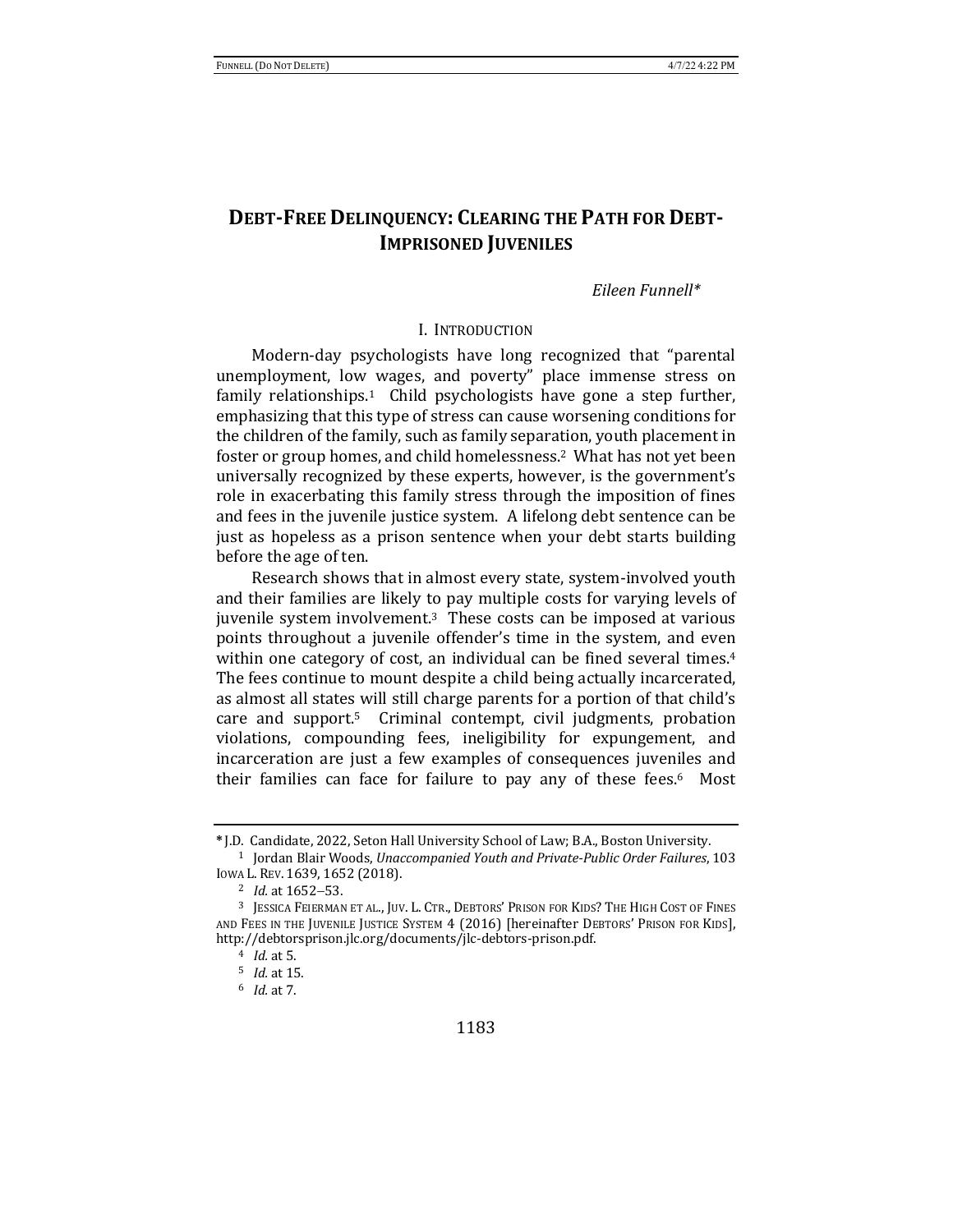troubling of all, however, is that not all states impose these punitive economic sanctions on juveniles constitutionally. In fact, many states do so without any inquiry into the ability to pay, meaning that, in practice, all families must pay regardless of their financial circumstances.<sup>7</sup>

On March 14, 2016, the U.S. Department of Justice (DOJ) circulated a letter to state and local courts, reminding courts to take extra care when imposing and enforcing fines and fees in all criminal justice proceedings.<sup>8</sup> The DOJ drafted this letter to remind courts of the factors they must consider prior to imposing an economic sanction, citing a fine's economically-debilitating effects as a reason for more serious deliberation.<sup>9</sup> Over a year later, the DOJ recognized the heightened need for cautionary recommendations in the juvenile system specifically, where fees can be even more economically devastating and have an enduring impact.<sup>10</sup> This advisory was intended to achieve two main goals: (1) to remind juvenile courts and probation departments that some discretion must be exercised prior to imposing an economic sanction on a juvenile offender, typically by investigating that juvenile's ability to pay; and  $(2)$  to ensure that other juvenile justice and state agencies, primarily those involved in collection, were not imposing fines and fees on juvenile offenders in a way that violated their constitutional rights or prevented future development and rehabilitation.<sup>11</sup>

Unfortunately, despite the DOJ's efforts, researchers estimate that incarcerated juveniles and their families across the country are still facing billions of dollars in outstanding fee assessments, with several millions of dollars in additional fees being imposed annually.<sup>12</sup> The Juvenile Law Center's research, which included a review of statutes and surveys of citizens in all fifty states, shows at least forty-one states reported that they impose costs, fines, and fees on juveniles.<sup>13</sup> In doing so, many of these states fail to acknowledge the serious harm the juveniles and their families face as a result.<sup>14</sup>

 $7$  *Id.* at 6.

<sup>&</sup>lt;sup>8</sup> See U.S. Dep't of Just., Advisory for Recipients of Financial Assistance from the U.S. DEPARTMENT OF JUSTICE ON LEVYING FINES AND FEES ON JUVENILES 1 (2017) [hereinafter ADVISORY ON LEVYING FINES AND FEES ON JUVENILES], http://ojp.gov/about/ocr/pdfs/AdvisoryJuvFinesFees.pdf.

<sup>9</sup> *See id.*

<sup>10</sup> *Id.* at 2.

<sup>11</sup> *Id.*

<sup>&</sup>lt;sup>12</sup> Jeffrey Selbin, Juvenile Fee Abolition in California: Early Lessons and Challenges for *the Debt-Free Justice Movement*, 98N.C. L. REV. 401, 411–12 (2020).

<sup>&</sup>lt;sup>13</sup> DEBTORS' PRISON FOR KIDS, *supra* note 3, at 4.

<sup>&</sup>lt;sup>14</sup> *Id.* (discussing a national survey of lawyers, other professionals, adults with previous juvenile justice involvement, and families, which revealed that costs, fines, fees,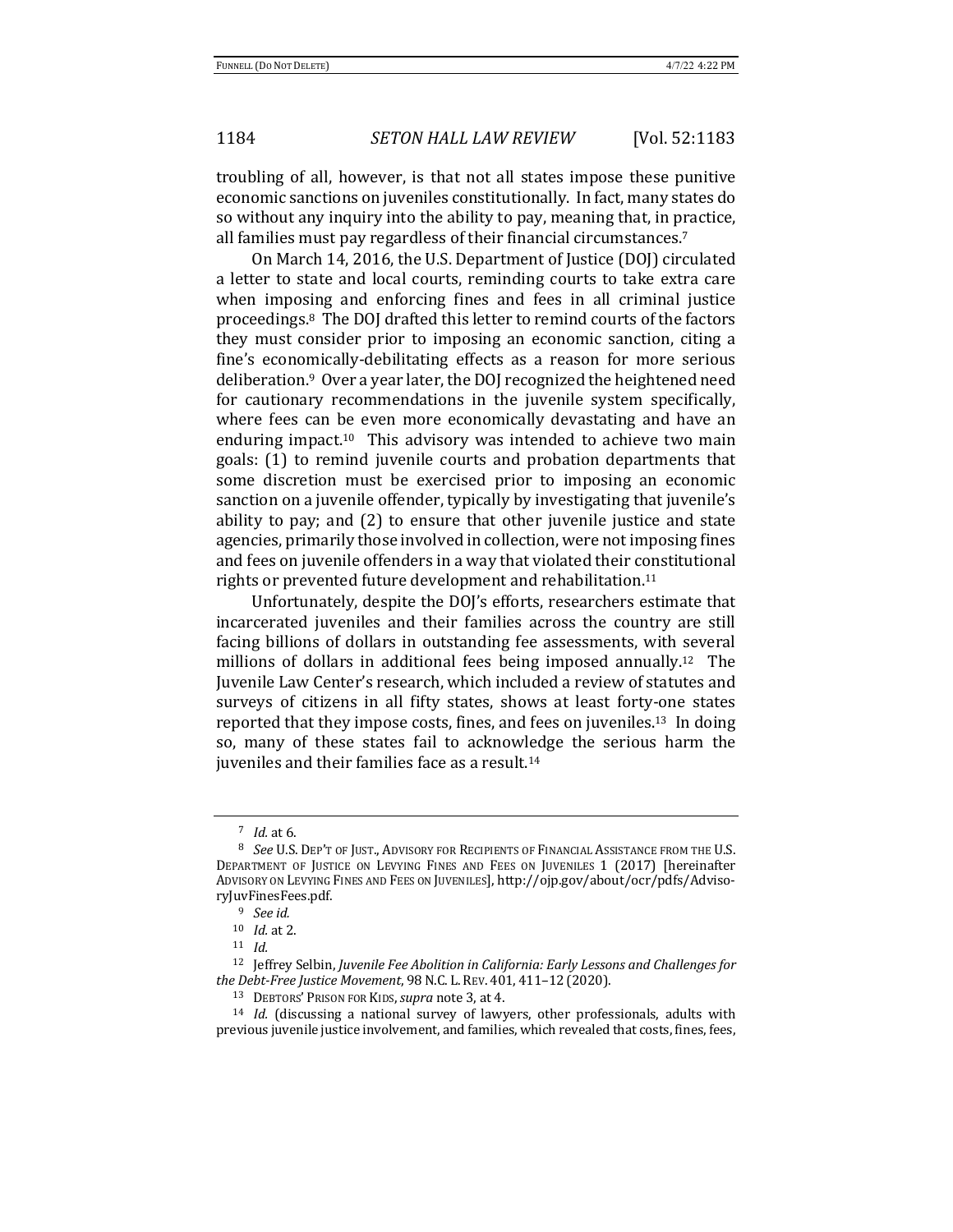Children in the justice system are entitled to all of the constitutional protections that adults receive. But when it comes to children, "courts cannot stop at the protections afforded to adults."<sup>15</sup> When the first separate juvenile court system was established in Illinois in 1899, Illinois promised enhanced constitutional protection for children.<sup>16</sup> Early advocates of a separate juvenile system envisioned one that focused on rehabilitation, encouraged child development, and paid special attention to the differences between juveniles and adults.<sup>17</sup> Although the juvenile system has evolved over time, it still claims to focus on "supporting youth, assisting rehabilitation, developing youth competency, and improving outcomes."<sup>18</sup>

In as early as the 1960s, however, critics began to grow skeptical of the efficacy of a separate juvenile system, questioning whether juvenile courts were more harmful than beneficial to young offenders.<sup>19</sup> These critics observed that juvenile courts were often arbitrary and punitive, which was contrary to the therapeutic and non-adversarial system that was initially promised.<sup>20</sup> It is the punitive nature of the U.S. criminal justice system that contributes to the unfair levying of fines and fees against system-involved youth and their families.

When scholars have explored the issue of fines in the juvenile system, they typically have analyzed the practice under the Due Process Clause and the Equal Protection Clause of the U.S. Constitution.<sup>21</sup> Few scholars, however, have addressed this issue under the Excessive Fines Clause, which is the focus of this Comment. Analyzing juvenile economic sanctions under the Excessive Fines Clause allows us to take a closer look at the root of the problem—sentencing—thus cutting off the problem at its source. While inquiries under the Due Process Clause and the Equal Protection Clause are of great significance, they focus on the

<sup>17</sup> *Id.*

<sup>18</sup> *Id.*

<sup>20</sup> *Id.*

<sup>21</sup> While many arguments critiquing the constitutionality of economic sanctions employ the protections of the Fourteenth Amendment, there has been some argument that the limited protection of the Fourteenth Amendment is not enough because an equal protection analysis does not  $(1)$  address the question of whether pecuniary sanctions are fines, or  $(2)$  contemplate ability to pay in the context of the constitutional notion of 'excess' established in the Excessive Fines Clause. See Beth A. Colgan, Reviving the Excessive Fines Clause, 102 CALIF. L. REV. 277, 290 (2014) [hereinafter *Reviving the Excessive Fines Clause*] (arguing that relying on the Fourteenth Amendment does nothing but "write the Excessive Fines Clause out of the Constitution").

and restitution in the juvenile justice system "posed significant problems for youth and families[,]" but noting that states regularly impose these fines and fees nonetheless).

<sup>15</sup> ADVISORY ON LEVYING FINES AND FEES ON JUVENILES, *supra* note 8, at 2.

<sup>16</sup> *See* DEBTORS' PRISON FOR KIDS,*supra* note 3, at 4. 

<sup>&</sup>lt;sup>19</sup> Woods, *supra* note 1, at 1687-88.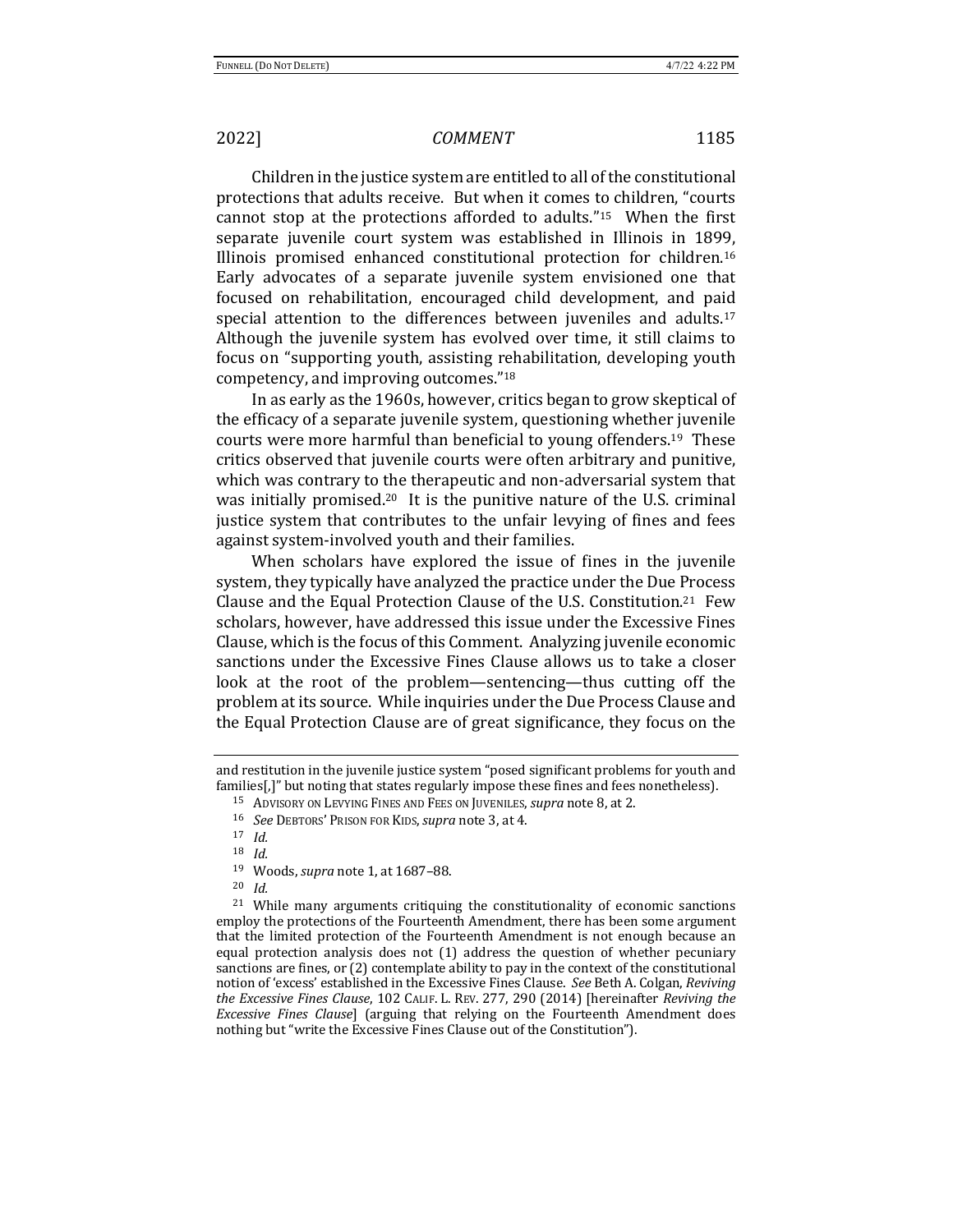"narrow window of ... post-sentencing collections" and thus are outside the scope of this Comment.<sup>22</sup>

The Eighth Amendment's Excessive Fines Clause limits the government's power to impose fines, whether in cash or in kind, "as punishment for some offense,"<sup>23</sup> and guarantees the right of adult and juvenile offenders alike to not be subjected to excessive sanctions.<sup>24</sup> An economic sanction is considered a fine for the purposes of the Clause if it is at least "partially punitive." <sup>25</sup> A sanction is "partially punitive" if  $(1)$ it is employed in response to some prohibited conduct, or  $(2)$  it is treated like other common forms of punishment.<sup>26</sup> This broad standard reveals the Court's interest in "capturing a broad array of economic sanctions within the Clause's scope."<sup>27</sup> A fine violates the Excessive Fines Clause and is thus unconstitutional if it is "grossly disproportional" to the gravity of the offense.<sup>28</sup> The Supreme Court only recently held that the Excessive Fines Clause is incorporated by the Due Process Clause of the Fourteenth Amendment, meaning the protection against excessive fines is a Bill of Rights protection applicable to the states.29

This Comment argues that all states should eliminate costs, fees, and fines in the juvenile system, as they are always excessive as applied to children who have no ability to pay, and thus are inherently unconstitutional under the Eighth Amendment's Excessive Fines Clause. To further explore this issue, Part II of this Comment discusses the common types of economic sanctions imposed on juveniles and the economic and legal consequences of each sanction. Part III argues that imposing these costs, fees, and fines on juveniles is unconstitutional under the Excessive Fines Clause based on all juveniles' lessened culpability and lack of ability to pay. Part IV explores current state approaches to the issue of juvenile economic sanctions, while Part V highlights proposed solutions to the problem, including universal legislative reform, additional sentencing considerations, and fee-free sentencing alternatives. Part VI concludes by suggesting ways to implement the proposed solutions detailed in Part V.

<sup>&</sup>lt;sup>22</sup> Beth A. Colgan, *The Excessive Fines Clause: Challenging the Modern Debtors' Prison,* 65 UCLA L. REV. 2, 9 (2018) [hereinafter *The Modern Debtors' Prison*]. 

<sup>&</sup>lt;sup>23</sup> United States v. Bajakajian, 524 U.S. 321, 328 (1998) (quoting Austin v. United States, 509 U.S. 602, 609-10 (1993)).

<sup>&</sup>lt;sup>24</sup> Roper v. Simmons, 543 U.S. 551, 560 (2005).

<sup>&</sup>lt;sup>25</sup> *The Modern Debtors' Prison, supra note* 22, at 13.

<sup>26</sup> *Id.*

<sup>27</sup> *Id.*

<sup>&</sup>lt;sup>28</sup> *Bajakaijan*, 524 U.S. at 324.

 $29$  Timbs v. Indiana, 139 S. Ct. 682, 687 (2019).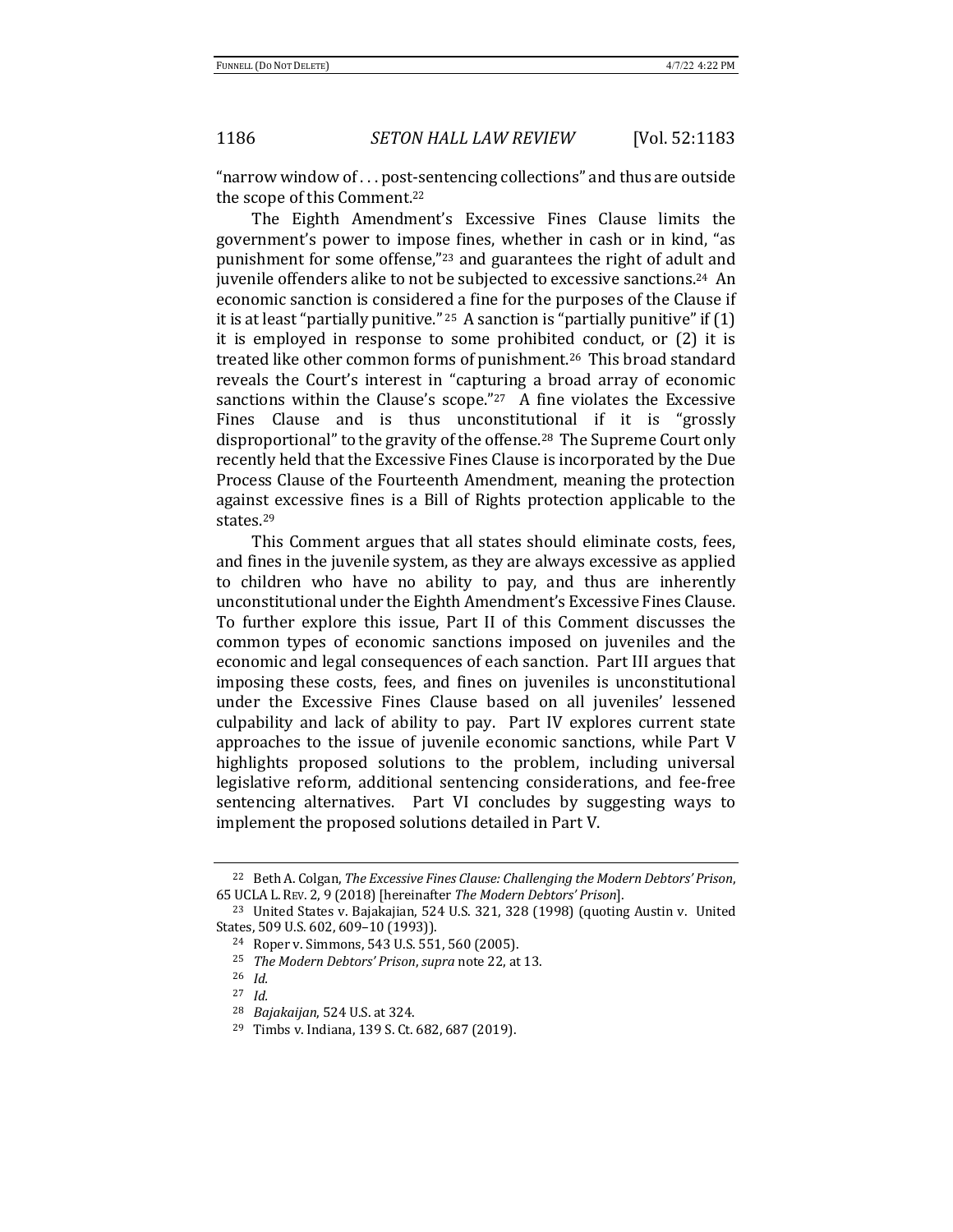# II. CURRENT PRACTICES: PROBLEMATIC FINES, FEES, AND COSTS IN THE **JUVENILE JUSTICE SYSTEM**

Across the country, juvenile courts may require youth, parents, or both to pay a multitude of different costs, some of which may be imposed before the court has even made a delinquency determination.<sup>30</sup> While one might assume that judges treat all defendants who appear before them fairly, many judges refuse to consider a defendant's financial circumstances even when required to do so and ignore a defendant's attempts to explain serious financial hardship such as homelessness or the inability to support dependent children.<sup>31</sup> But judges are not always the actors to blame; in assessing many kinds of economic sanctions, courts have limited (if not a complete lack of) discretion.<sup>32</sup> Many statutes mandate the imposition of certain economic sanctions "without allowing the court any opportunity to assess whether such sanctions are reasonable." $33$  In fact, some statutes go as far as to completely prohibit courts from considering a defendant's financial circumstances when assessing the amount of economic sanctions.<sup>34</sup>

Even outside of the juvenile context, scholars have called monetary sanctions "inherently inequitable," in that they are unfair to the many offenders who are struggling financially but nonetheless have judgments imposed against them or face court-related fee balances, which they are unlikely to ever be able to pay.<sup>35</sup> Critics of using monetary sanctions as a frequent form of punishment have cited several negative effects of unmanageable sanctions, including their tendency to increase financial instability, thus undermining any deterrent and rehabilitative goals of the punishment and potentially encouraging future crime.<sup>36</sup>

Critics also note the unique frequency with which monetary sanctions can create "derivative evils," usually by increasing the "financial and social instability of members of the debtor's family" in addition to the instability of the individual. $37$  Another derivative evil is the disproportionate harm that economic sanctions impose on "low-

<sup>&</sup>lt;sup>30</sup> DEBTORS' PRISON FOR KIDS, *supra* note 3, at 5 (describing these costs as including court expenses, public defender fees, and costs for evaluations and testing).

<sup>&</sup>lt;sup>31</sup> *The Modern Debtors' Prison, supra* note 22, at 59.

<sup>&</sup>lt;sup>32</sup> *Reviving the Excessive Fines Clause, supra note* 21, at 289.

<sup>33</sup> *Id.*

<sup>34</sup> *Id.*

<sup>&</sup>lt;sup>35</sup> R. Barry Ruback, *The Benefits and Costs of Economic Sanctions: Considering the* Victim, the Offender, and Society, 99 MINN. L. REV. 1779, 1781 (2015) (citation omitted).

<sup>&</sup>lt;sup>36</sup> *The Modern Debtors' Prison, supra note* 22, at 65-66.

<sup>37</sup> *Id.* at 66.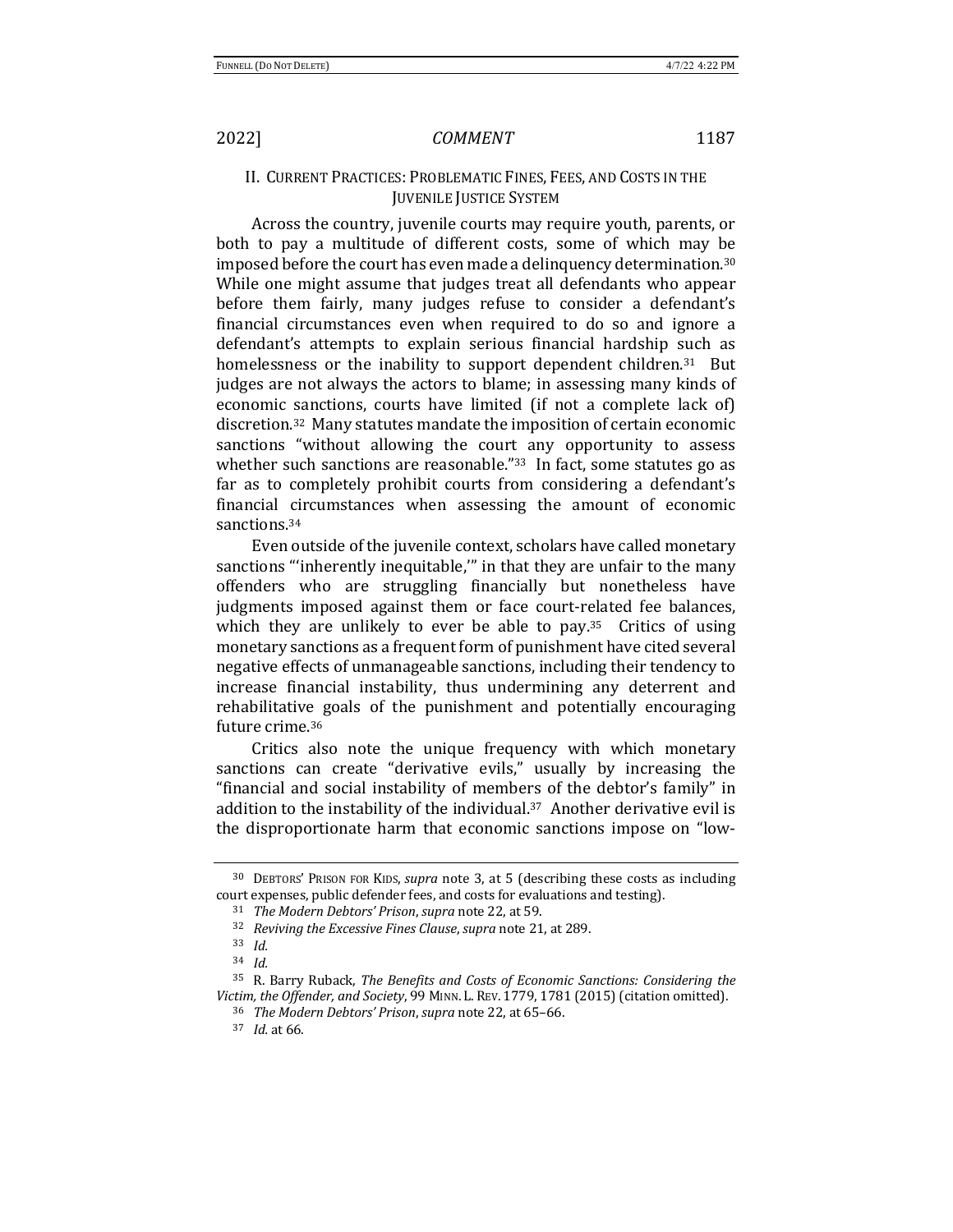income families of color." $38$  Although an extended discussion of the racially disparate impact of juvenile economic sanctions is outside the scope of this Comment, it is important to note that minority youth are punished more frequently and harshly in the juvenile justice system relative to white youth, leading to a gross overrepresentation of racial and ethnic minorities.<sup>39</sup> Economic sanctions are imposed on minority youth with the same frequency and harshness, thus exacerbating existing racial and economic disparities.<sup>40</sup> It is fundamentally unfair for the government to place juveniles in such dire circumstances only to achieve a vague punitive purpose, especially when the economic sanctions often include a host of charges related to the functioning of the juvenile justice system, which has little relation to the crime itself.<sup>41</sup>

This inequity is only exacerbated in the juvenile context. Juvenile economic sanctions can encompass costs related to (A) appointment of counsel, (B) bail and detention, (C) probation supervision and placement fees,  $(D)$  informal adjustment and diversion,  $(E)$  evaluation and testing,  $(F)$  cost of care,  $(G)$  court proceedings or appearances,  $(H)$ fines, and (I) expungement or sealing. Because all of these economic sanctions meet the broad standard of being partially punitive,<sup>42</sup> they fall within the scope of the Excessive Fines Clause.<sup>43</sup> Each type of sanction is addressed in turn.

### A. *Appointment of Counsel*

The imposition of fees interferes with a juvenile's constitutional right to counsel because children themselves do not have the resources to pay for an attorney, family income is often considered before youth are presumed eligible for a public defender, and administrative fees are imposed beforehand, usually while offenders are applying for statefunded representation.<sup>44</sup> By not automatically presuming juveniles

<sup>&</sup>lt;sup>38</sup> Selbin, *supra* note 12, at 407.

<sup>39</sup> *Id.*

<sup>&</sup>lt;sup>40</sup> *Id.* For a deeper discussion of the overrepresentation of racial and ethnic minorities in the juvenile justice system and its implications, see generally NAT'L COUNCIL ON CRIME & DELINQ., AND JUSTICE FOR SOME: DIFFERENTIAL TREATMENT OF YOUTH OF COLOR IN THE JUSTICE SYSTEM (2007), https://www.evidentchange.org/sites/default/files/publication\_pdf/justice-for-some.pdf.

<sup>&</sup>lt;sup>41</sup> *The Modern Debtors' Prison, supra note* 22, at 67.

<sup>&</sup>lt;sup>42</sup> See *supra* note 26 and accompanying text for a definition of "partially punitive."

<sup>43</sup> *See* Timbs v. Indiana, 139 S. Ct. 682, 689 (2019) (citing Austin v. United States, 509 U.S. 602 (1993) for the proposition that even "forfeitures fall within the [Excessive Fine] Clause's protection when they are at least partially punitive").

<sup>44</sup> *See* NAT'L COUNCIL OF JUV. & FAM. CT. JUDGES, STATE JUST. INST. & NAT'L JUV. DEF. CTR., ENSURING YOUNG PEOPLE ARE NOT CRIMINALIZED FOR POVERTY: BAIL, FEES, FINES, COSTS, AND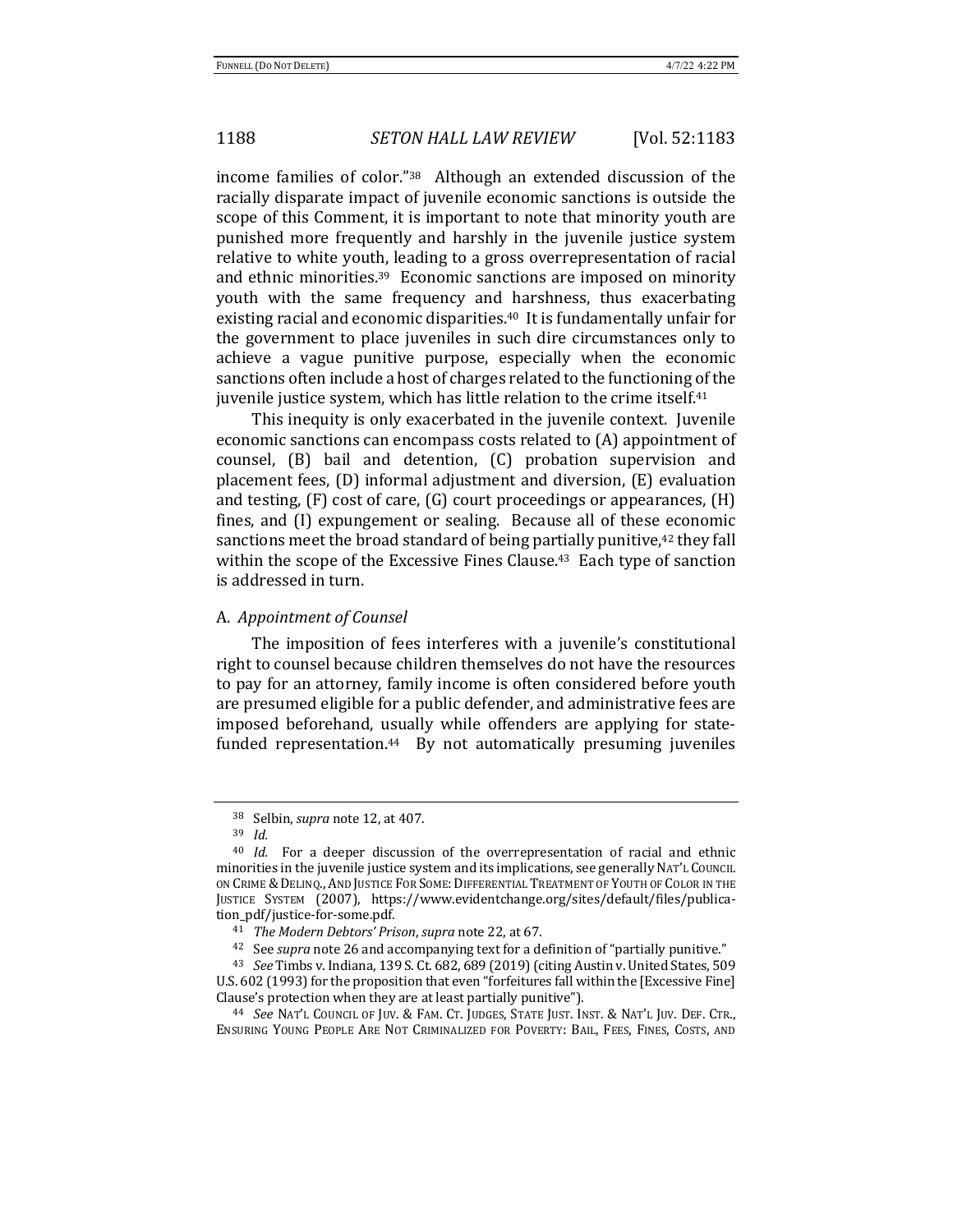eligible for an attorney "by virtue of their status as children," and by imposing application fees to determine eligibility for state aid in the first place, the government "present[s] a barrier to children asserting their right to counsel, as they must depend on their families to pay the fees." $45$ 

Fees that are assessed as part of a juvenile's case can result in  $(1)$ extended probation and (2) financial obligations that "follow children" well into adulthood, impacting their ability to access education, housing, and employment."<sup>46</sup> Conflicts can also arise even when families are able to pay for the youth's counsel, as the family may "feel entitled to direct the representation of their child, rather than ensuring client-directed representation."47

### B. *Bail and Detention*

According to the American Bar Association, "detaining children, even for minimal periods, has an enduring traumatic impact, and also increases recidivism."<sup>48</sup> This evidence is worrisome in the context of economic sanctions because children can be detained for failure to pay fines, and research has shown that "[c]onditioning a child's liberty on their ability to post cash bail" ignores the strong evidence of the negative impact of detention on juveniles.<sup>49</sup> Imposing bail that a juvenile or their family is unable to pay "fosters 'class-driven preventive detention'" and fails to protect public safety, as the bail payment ends up penalizing poverty more than it encourages appearance in court.<sup>50</sup>

### C. *Probation Supervision Fees and Placement Fees*

Juvenile courts often require youth to pay a cost or fee for probation or other supervision.<sup>51</sup> These costs are often assessed monthly, and a failure to pay the fees on time can be treated like any other probation violation, constituting grounds for revocation of probation and reinstitution of all or part of the original prison

RESTITUTION IN JUVENILE COURT (2018), https://njdc.info/wp-content/uploads/2018/04/ Bail-Fines-and-Fees-Bench-Card\_Final.pdf. 

<sup>45</sup> *Id.*

<sup>46</sup> *Id.*

<sup>&</sup>lt;sup>47</sup> *Id.* For a comprehensive understanding of the difficulty juveniles face in attempting to get access to free counsel and the costs that go along with it, see generally JESSICA FEIERMAN ET AL., JUV. L. CTR., THE PRICE OF JUSTICE: THE HIGH COST OF "FREE" COUNSEL FOR YOUTH IN THE JUVENILE JUSTICE SYSTEM (2018).

<sup>&</sup>lt;sup>48</sup> NAT'L COUNCIL OF JUV. & FAM. CT. JUDGES, STATE JUST. INST. & NAT'L JUV. DEF. CTR., *supra* note 44 (internal punctuation omitted).

<sup>49</sup> *Id.*

<sup>50</sup> *Id.*

<sup>51</sup> *Id.*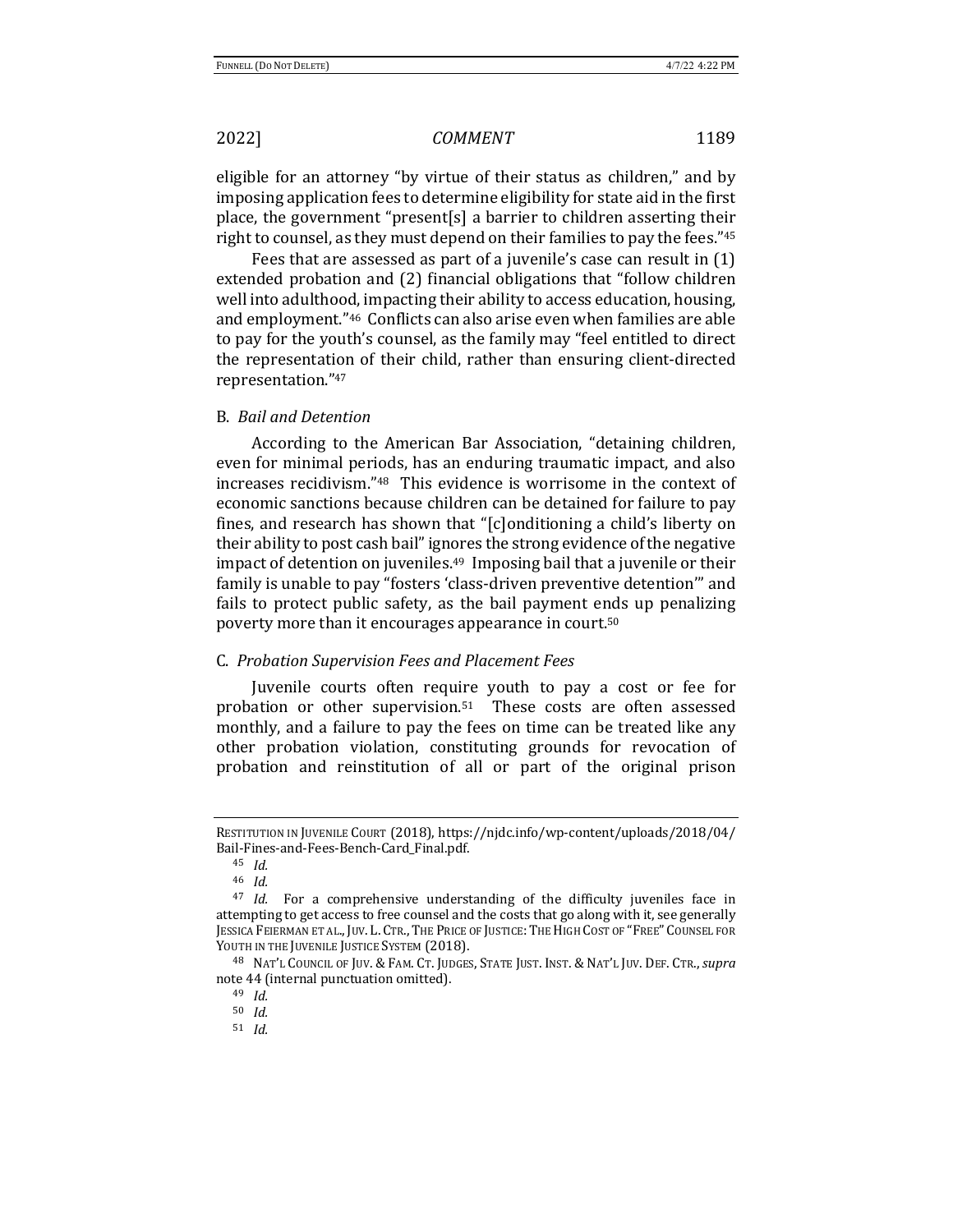sentence.<sup>52</sup> Twenty states have statutes requiring some payment for probation or supervision.<sup>53</sup> In many states, such as Florida, judges have the discretion to waive costs for juveniles: judges can waive fees due to an inability to pay, or replace fees with community service or the "writing of book reports."<sup>54</sup> Despite this discretion, not all judges elect to waive these fees, and accurately determining a juvenile's ability to pay requires detailed information, such as "tax records, links to the IRS and state agencies, [and a] listing[] of all bank accounts  $\dots$  that judges in the United States currently do not have available to them."<sup>55</sup> Even with prosecutorial and judicial discretion, the practice of requiring juvenile offenders to pay fees for probation supervision and other related services "prolongs justice system involvement, puts youth at higher risk for probation violations, and traps families in debt."56

### D. Fees for Informal Adjustment and Diversion

Diversion programs and informal adjustment programs are programs that divert juveniles out of the justice system, which allow young people to avoid its associated stigma, reduce costs to the state or federal government, and improve access to mental health treatment.<sup>57</sup> Unfortunately, these positive effects are offset by the fact that several states charge diversion fees, which juvenile offenders must pay before they can be diverted away from formal processing.<sup>58</sup> These fees can be recurring, with a monthly charge until "the informal adjustment or diversion conditions have been completed."<sup>59</sup> Twenty-two states have statutes requiring some sort of payment to receive an informal adjustment or become a part of a diversion program, and many impose serious consequences when an offender falls behind on payments.<sup>60</sup> If a juvenile-offender fails to pay his or her diversion fees, he or she will likely be excluded from the program, forced into formal processing, and the payment will turn into a civil judgment. $61$ 

<sup>52</sup> DEBTORS' PRISON FOR KIDS, *supra* note 3, at 10.

<sup>53</sup> *Id.*

<sup>54</sup> VANESSA PATINO LYDIA ET AL., DELORES BARR WEAVER POL'Y CTR., ASSESSING THE IMPACT OF COURT COSTS AND FEES ON JUVENILES AND FAMILIES 10 (2017), https://www.seethegirl.org/ wp-content/uploads/2019/05/Assessing-Impact-Court-Costs.pdf.

<sup>55</sup> Ruback, *supra* note 35, at 1807.

<sup>56</sup> NAT'L COUNCIL OF JUV. & FAM. CT. JUDGES, STATE JUST. INST. & NAT'L JUV. DEF. CTR., *supra* note 44.

<sup>57</sup> DEBTORS' PRISON FOR KIDS, *supra* note 3, at 12.

<sup>58</sup> *Id.*

<sup>59</sup> *Id.*

<sup>60</sup> *Id.*

<sup>61</sup> *Id.*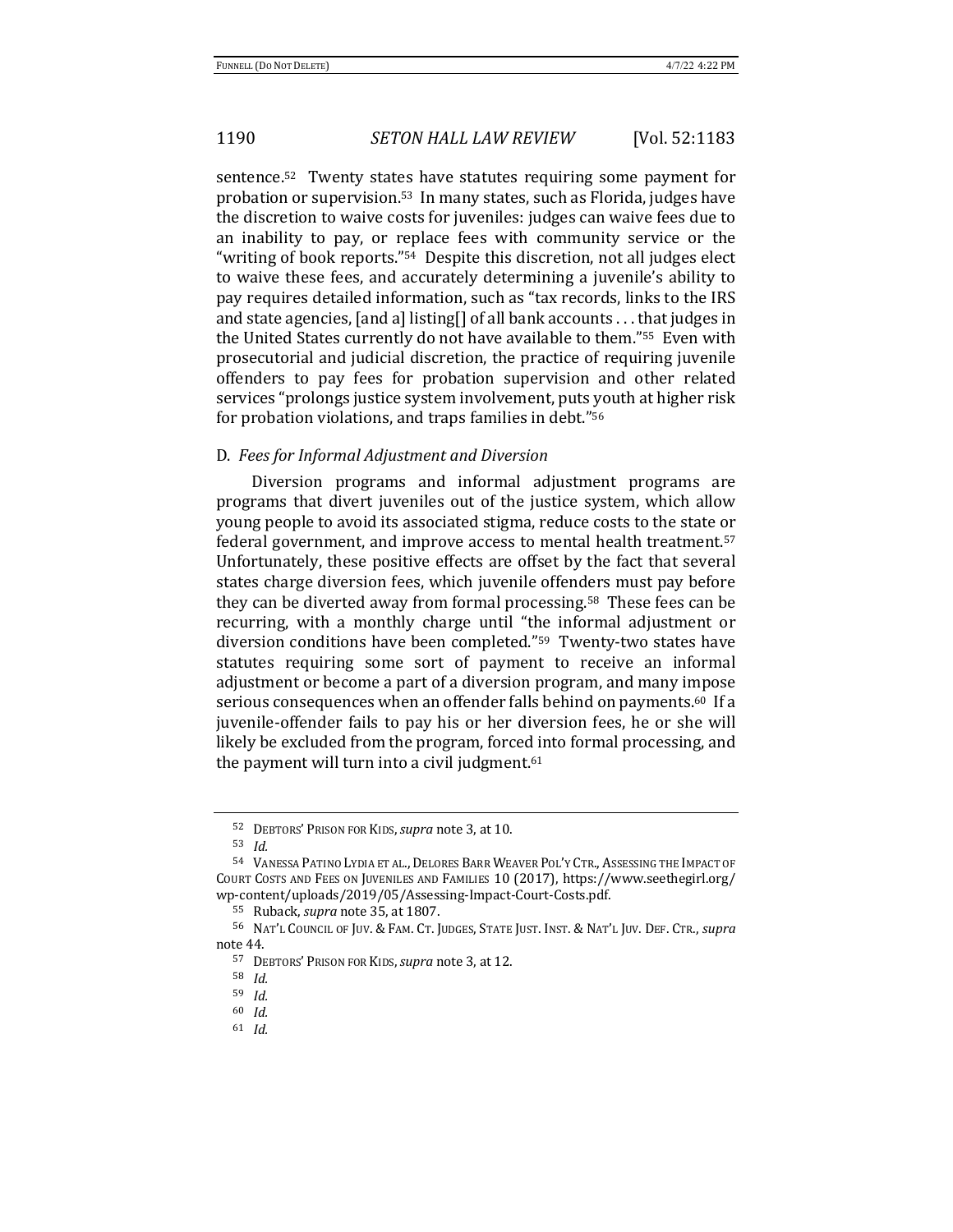### E. *Evaluation and Testing*

Juveniles may need various exams or assessments during their participation in any juvenile justice system program, and fees often come with each separate assessment. Such exams include mental health evaluations, drug and alcohol assessments, tests for sexually transmitted diseases, and DNA or blood tests. $62$  While the fees associated with these tests are not intended to be punitive, they "place youth who cannot pay at risk of juvenile justice placement, as well as family strain and financial debt," thus giving them the same punitive effect as any other fee or fine. $63$  According to Juvenile Law Center research, thirty-one states have statutes that impose costs of evaluation or testing on the juvenile offender.<sup>64</sup>

### F. *Cost of Care*

The fee cycle does not stop once the child is incarcerated or in the state's care. Nearly all states continue to charge parents for their child's care and support if they have a child involved in the juvenile justice system, and a significant number of these states charge the juveniles themselves for the cost of their care. $65$  These fees charge for what the government identifies as "expense and maintenance" costs, which include "food, clothing, shelter, [child supervision], child support payments to the state," and sometimes additional charges for "a child's custody, confinement, or placement in a residential facility."66 Parents also can be charged for other specific costs, including physical or mental health treatment, case management, and education programs.<sup>67</sup> When parents are unable to afford the cost of care fees, juveniles may be "deprived of treatment, held in violation of probation, or even fac[e] extended periods of incarceration."<sup>68</sup>

# G. *Court Costs*

Court costs and fees are sometimes a specified dollar amount but are more often a general obligation to cover any costs related to "service, notice, deposition, travel expenses, prosecution costs, and other legal expenses," which cumulatively can result in thousands of dollars of

<sup>62</sup> *Id.* at 13.

<sup>63</sup> DEBTORS' PRISON FOR KIDS, *supra* note 3, at 13.

<sup>64</sup> *Id.*

<sup>65</sup> *See id.* at 15. 

<sup>66</sup> *Id.*

<sup>67</sup> *See id.*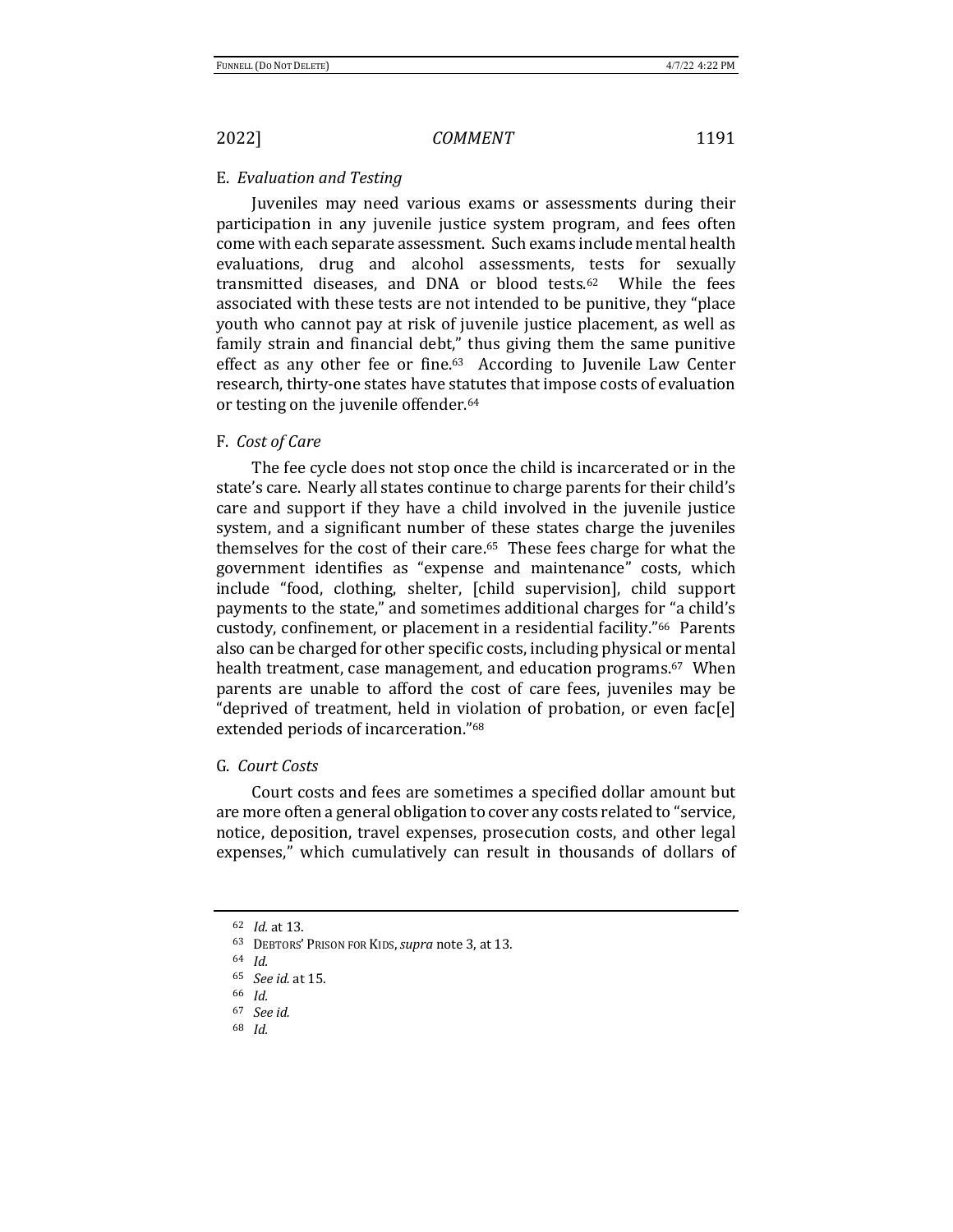debt.<sup>69</sup> In addition to the debilitating debt imposed on juveniles as a result of court costs, courts face severe reputational consequences when the government imposes court costs on juveniles who are unable to pay.<sup>70</sup> Court costs and fees that are mainly "geared toward raising revenue rather than addressing public safety" can create doubts about the fairness and impartiality of the court imposing those fees, encouraging distrust of the government-run justice system by its local taxpayers.71

These court costs can undermine the court's authority in the eye of the juvenile offender specifically; a court that seems to be more focused on raising revenue acts more like a "collection agency rather than a neutral arbiter," leaving offenders feeling as if they have not been given a fair opportunity to try their case.<sup>72</sup> Although the appearance of an inequitable court system is damaging in all criminal justice systems, it is particularly damaging in the juvenile system where "research demonstrates that outcomes are improved when children and their families feel they have been treated fairly."73

### H. *Fines*

A majority of states impose fines on youth and their parents.<sup>74</sup> While some fines are imposed only for designated offenses as an alternative to incarceration, others are "available as a general dispositional option," which means that the court has discretion to impose these fines in cases they see fit.<sup>75</sup> Unfortunately, regardless of the type, fines have an "economically debilitating effect" on the lives of juveniles and their families because they disrupt education and employment opportunities, thus providing juvenile offenders with fewer avenues to success.<sup>76</sup> "Once a court orders juvenile [fines] to be paid, the debt becomes a civil judgment enforceable against the parent or guardian," and—unlike some other civil judgments which can be discharged in bankruptcy—debts owed to the juvenile justice system never go away.<sup>77</sup>

<sup>69</sup> DEBTORS' PRISON FOR KIDS, *supra* note 3, at 17.

<sup>&</sup>lt;sup>70</sup> See NAT'L COUNCIL OF JUV. & FAM. CT. JUDGES, STATE JUST. INST. & NAT'L JUV. DEF. CTR., supra note 44.

<sup>71</sup> *Id.* at 3.

<sup>72</sup> *Id.*

<sup>73</sup> *Id.*

<sup>74</sup> *Id.*

<sup>&</sup>lt;sup>75</sup> DEBTORS' PRISON FOR KIDS, *supra* note 3, at 18.

<sup>&</sup>lt;sup>76</sup> NAT'L COUNCIL OF JUV. & FAM. CT. JUDGES, STATE JUST. INST. & NAT'L JUV. DEF. CTR., *supra* note 44.

<sup>77</sup> Selbin, *supra* note 12, at 402-03.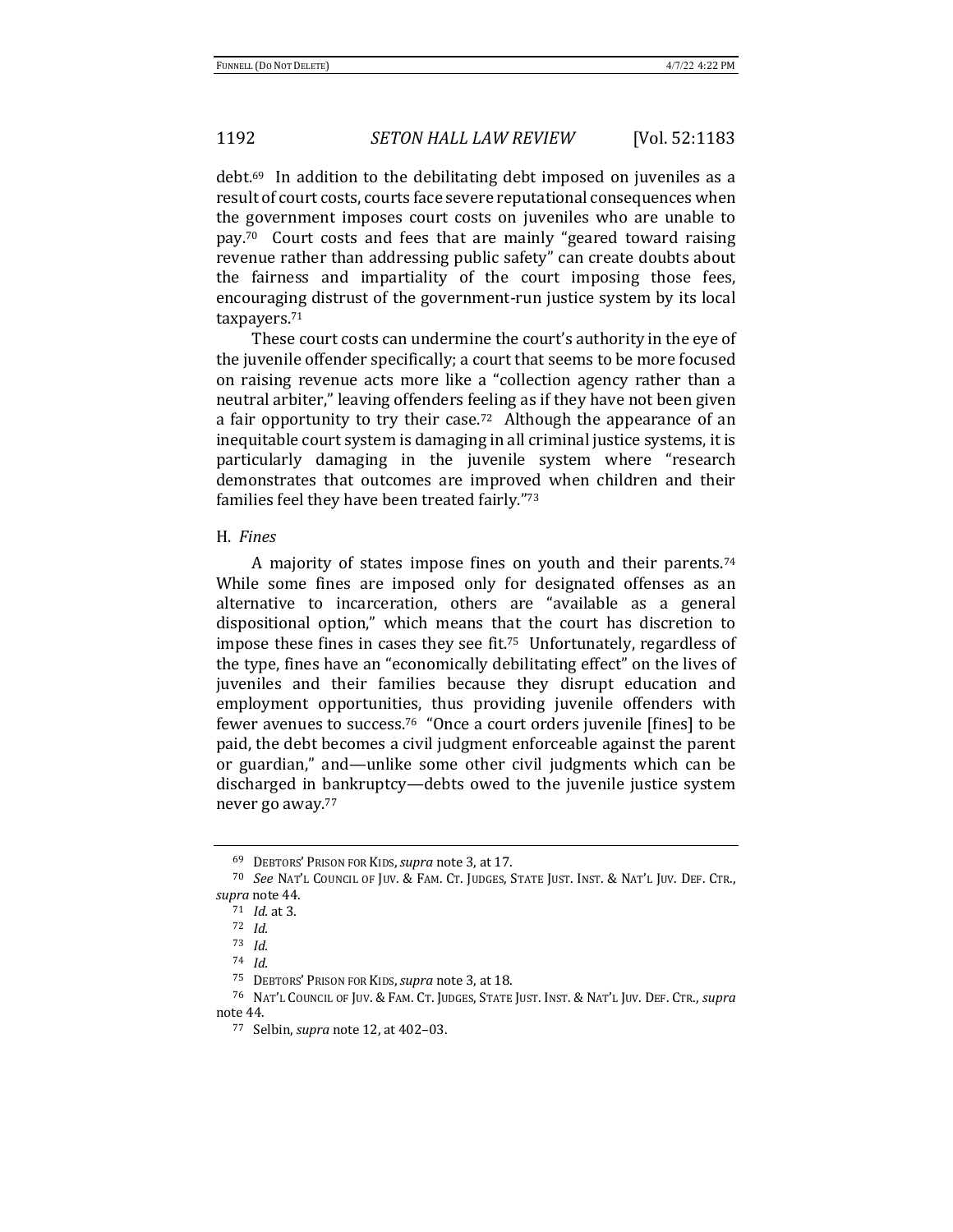The story of Brenda Tindal is one of many stories of crippling family debt as a result of juvenile fines. Tindal's encounters with the juvenile justice system began when her foster daughter was sentenced to three months in a California juvenile detention center.<sup>78</sup> As a consequence, Tindal owed \$16,000 in fines, which "resulted in the [seizure] of Tindal's income and tax returns" to satisfy the debts, and eventually the loss of her home.<sup>79</sup> Tindal's story is not uncommon. Because most of the youth and families in the juvenile system are lowincome, many families like Tindal's are forced to choose between paying their outstanding court debts or paying for necessities like food, clothing, and housing.<sup>80</sup> The reality is that families faced with paying either their court debts or purchasing necessities do not have a choice: families unable to pay these fines will only be forced deeper into debt when their inability to pay "leads to [compounding] fees, late charges, extended probation, civil liens, license forfeiture, and even incarceration."81

### I. *Expungement and Sealing*

The imposition of fees does not end when juveniles attempt to exit the juvenile justice system.<sup>82</sup> While one of the purported benefits of the juvenile justice system is a child's ability to expunge or seal his or her records, this is not done automatically in most states.<sup>83</sup> On the contrary, juveniles usually need to petition the court to seal or expunge their records, and many offenders will need an attorney's help to file such a petition, thus resulting in additional attorney's fees.<sup>84</sup> Even if the juvenile proceeds without counsel, there still can be fees "to file petitions seeking sealing or expungement, to obtain criminal history reports, and to effectuate sealing or expungement."<sup>85</sup> These fees can dissuade many youths "from seeking sealing or expungement," which

<sup>&</sup>lt;sup>78</sup> Erin B. Logan, *Courts in Most States Charge Juveniles to Exist Inside the Justice System. This Movement Wants to Change That*, WASH. POST (Aug. 10, 2018), https:// www.washingtonpost.com/news/post-nation/wp/2018/08/10/courts-in-moststates-charge-juveniles-to-exist-inside-the-justice-system-this-movement-wants-tochange-that. 

<sup>79</sup> *Id*.

<sup>80</sup> NAT'L COUNCIL OF JUV. & FAM. CT. JUDGES, STATE JUST. INST. & NAT'L JUV. DEF. CTR., *supra* note 44.

<sup>81</sup> *Id.*

<sup>82</sup> *See* DEBTORS' PRISON FOR KIDS, *supra* note 3, at 20.

<sup>83</sup> *Id.*

<sup>84</sup> *Id.*

<sup>85</sup> *Id.*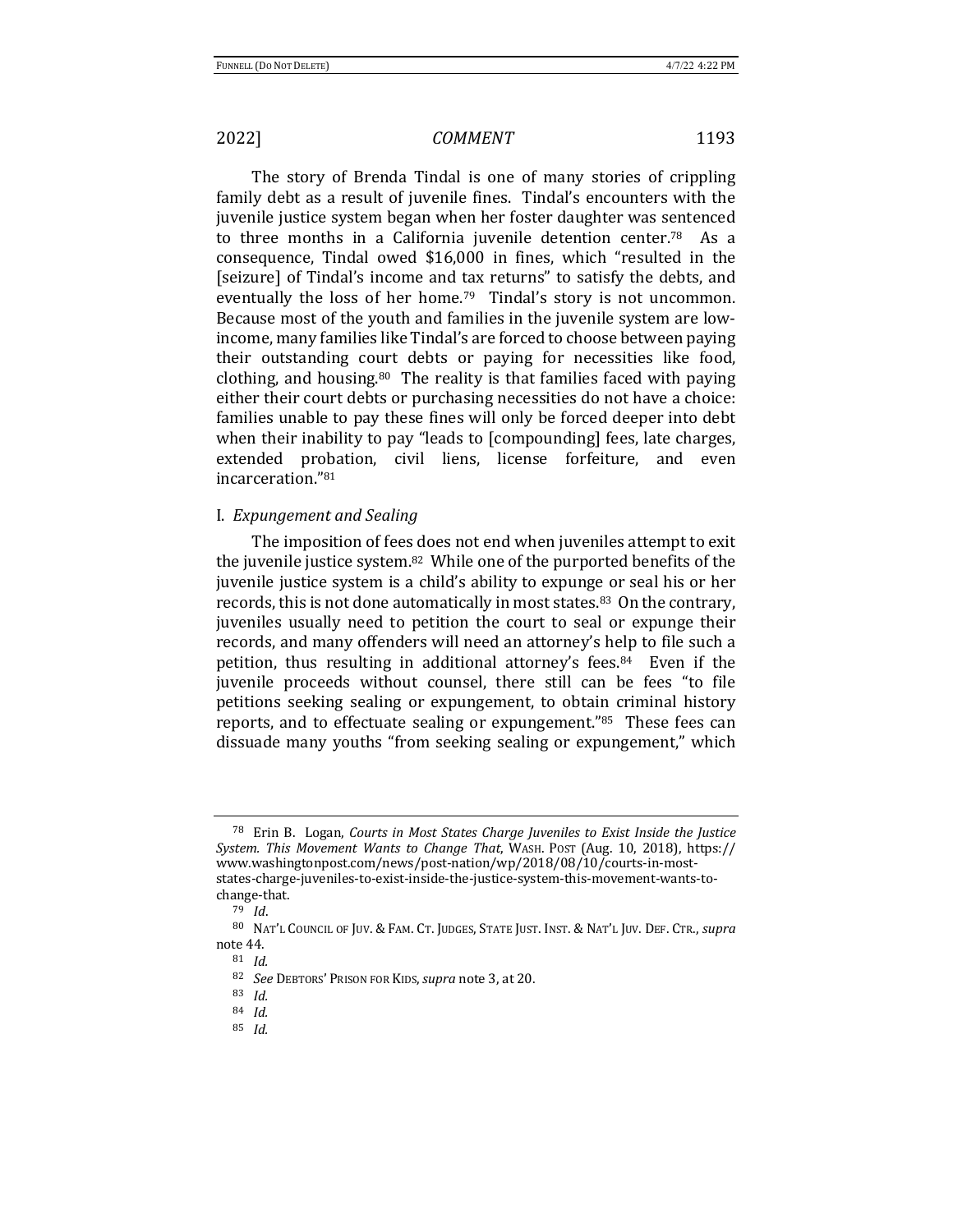creates a barrier to future employment, impedes reintegration, and ultimately impacts that juvenile's future ability to pay. $86$ 

### J. *Restitution and Punitive Community Service*

Although this Comment does not focus on the potential elimination of restitution awards in the juvenile justice system, it is worth noting that these restitution awards, which are "generally designed to provide economic compensation for [a victim's] losses," can be damaging if imposed without the appropriate supports. $87$  For example, research shows that jurisdictions that integrate restitution with probation shift the bulk of probation officers' work "from counseling, social services, or once-a-month visits to implementing and monitoring restitution requirements," making them the juvenile's debt collector instead of their counselor. $88$  Thus, although restitution may serve a clear rehabilitative purpose, if imposed in the wrong way, these economic sanctions can undermine the goals of the juvenile system and lessen a juvenile's chances of reintegration after finishing probation.

Like restitution, community service can be an appropriate sanction on qualifying juveniles. On the other hand, community service that is "merely punitive—including activities that impart punishment or humiliation ... does nothing to encourage reflection and community engagement."<sup>89</sup> Any community service imposed on juveniles should be focused on reparation and helping the juveniles "develop skills that will provide for long-term success in the community and workforce."<sup>90</sup>

Each type of economic sanction comes with its unique consequences for juveniles, whether the fine serves as a barrier to reintegration or as a compounding fee that pushes juvenile offenders further into the system. $91$  Because the evidence shows that juveniles almost always lack the ability to pay their own fines absent special circumstances, Part III will explain why all fines are excessive as applied to juveniles, thus making it unconstitutional to impose these fines under the Eighth Amendment.<sup>92</sup>

<sup>86</sup> *Id.*

<sup>87</sup> NAT'L COUNCIL OF JUV. & FAM. CT. JUDGES, STATE JUST. INST. & NAT'L JUV. DEF. CTR., *supra* note 44.

<sup>88</sup> *Id.*

 $89$  *Id.* For example, community service such as picking up trash on the highway in a neon vest could be seen as merely punitive and humiliating.

<sup>90</sup> *Id.*

<sup>&</sup>lt;sup>91</sup> *See supra Part II.* 

<sup>&</sup>lt;sup>92</sup> *See infra* Part III.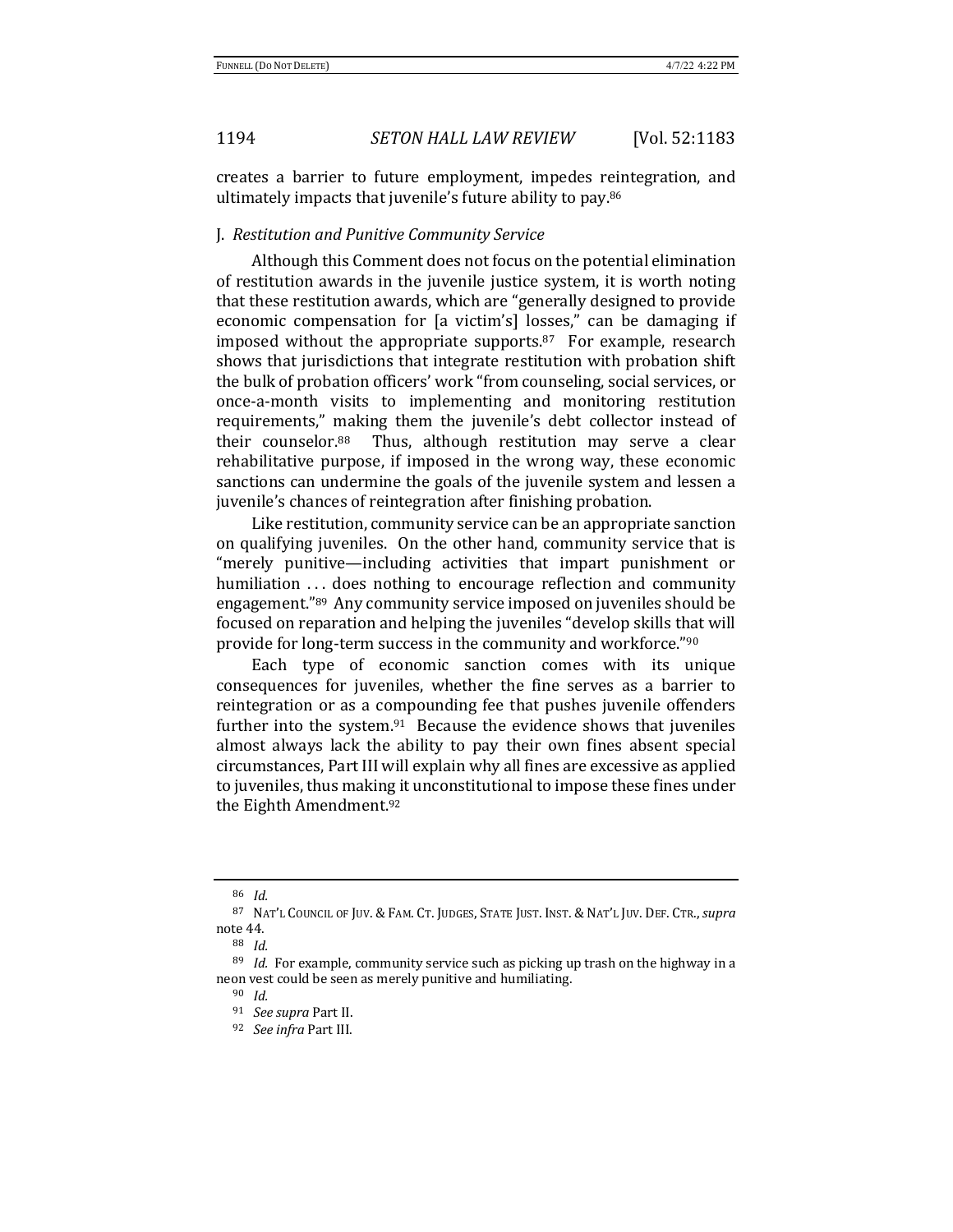# III. CONSTITUTIONAL ANALYSIS: WHY ANY FINE CAN BE EXCESSIVE IN THE **JUVENILE CONTEXT**

The juvenile fee problem implicates several constitutional questions: whether it is consistent with Due Process, Equal Protection, and—as this Comment will explore—the Eighth Amendment's Excessive Fines Clause. Analyzing juvenile fines and fees under the Excessive Fines Clause allows a closer look at the root of the problem, and eliminating the practice of imposing fines and fees on juveniles at the sentencing stage avoids the imposition of debt in the first place. As mentioned, a fine violates the Excessive Fines Clause and is thus unconstitutional if it is "grossly disproportional to the gravity of [the] offense."<sup>93</sup> The crux "of the constitutional inquiry under the Excessive Fines Clause is the principle of proportionality," meaning "[t]he amount of the [fine] must bear some relationship to the gravity of the offense that it is designed to punish." $94$ 

In the context of the Eighth Amendment, "excessive" means "surpassing the usual, the proper, or a normal measure of proportion."<sup>95</sup> In *United States v. Bajakajian*, the Supreme Court established four factors to consider when determining if a fine is excessive under the Excessive Fines Clause: " $(1)$  the defendant's culpability;  $(2)$  the relationship between the harm and the penalty;  $(3)$  the penalties imposed in similar statutes; and  $(4)$  the defendant's ability to pay."<sup>96</sup> A look at the proportionality cases from which the excessiveness test is derived reveals a few key principals that guide the Excessive Fines Clause analysis: a "desire for equality in sentencing; the need for comparative proportionality of sentencing based on offense seriousness;  $\dots$  a concern for the potential criminogenic effect of  $\dots$ punishment; and [a desire to not] unreasonably undermine ... human dignity."97 

It is worth noting, however, that federal circuit courts are divided on whether wealth and income are relevant to the *Bajakajian* excessivefines analysis. Some courts have held that the ability to pay is relevant, either as a proportionality inquiry or in addition to one, while others have held that ability to pay should have no bearing on the *Bajakajian* analysis whatsoever. $98$  What this circuit split underscores is that

<sup>93</sup> United States v. Bajakajian, 524 U.S. 321, 324 (1998).

<sup>94</sup> *Id.* at 334.

<sup>95</sup> *Id.* at 335.

<sup>&</sup>lt;sup>96</sup> Lockyer v. R.J. Reynolds Tobacco Co., 124 P.3d 408, 421 (Cal. 2005) (citing *Bajakajian*, 524 U.S. at 337-38).

<sup>97</sup> *The Modern Debtors' Prison*, *supra* note 22, at 47.

<sup>98</sup> *See id.* at 55–57.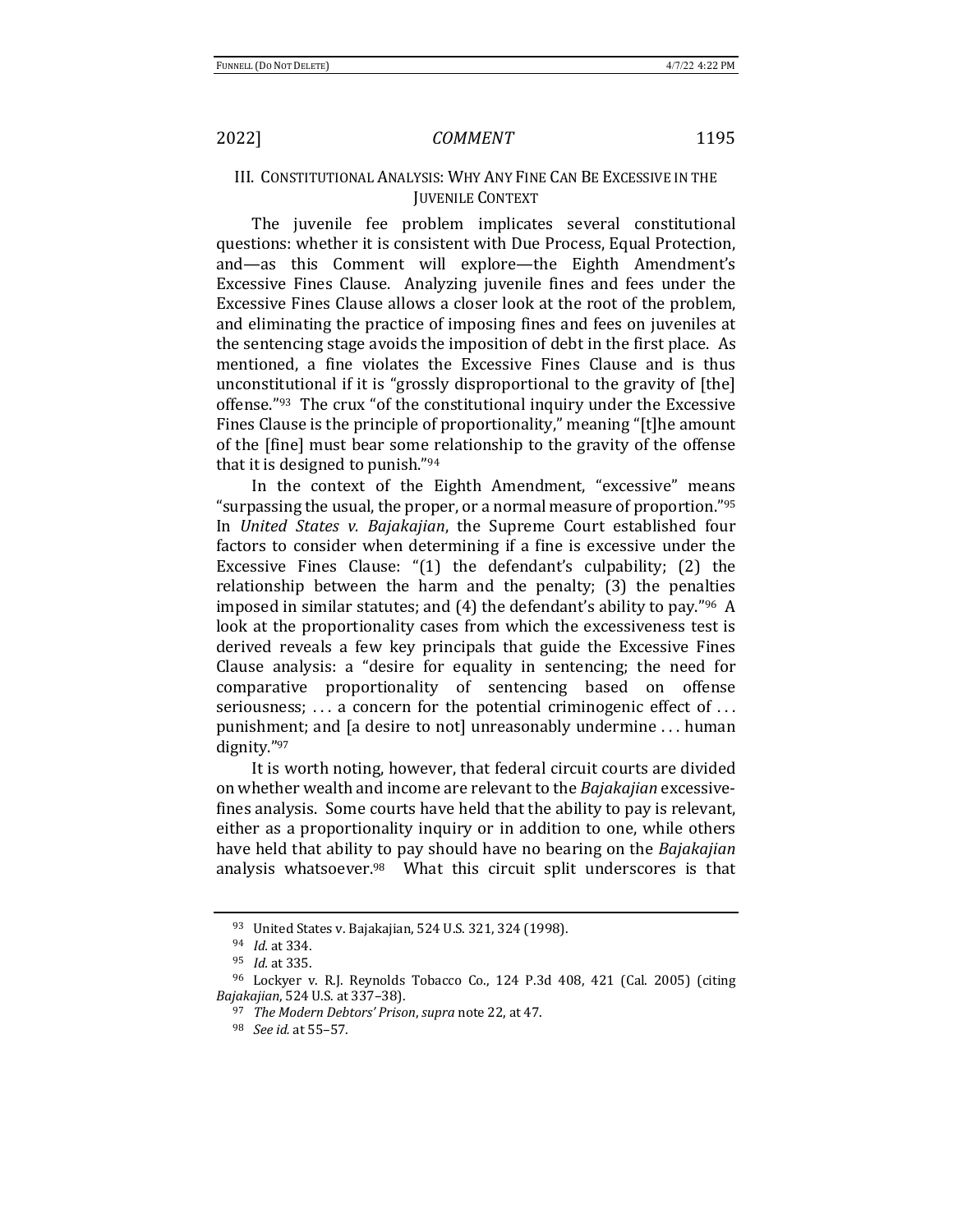determining ability to pay is not as straightforward as looking at a defendant's bank account or assets, and should not be treated as such a simple inquiry.<sup>99</sup>

The following Sections address the *Bajakaijan* factors as applied to juveniles, and ultimately conclude that juvenile economic sanctions are unconstitutional and in violation of both the Excessive Fines Clause and the Equal Protection Clause of the Fourteenth Amendment.<sup>100</sup>

### A. *Juveniles and their Lessened Culpability*

It is a fundamental principle of justice that "two people equally culpable for the same offense deserve, and therefore should receive, the same punishment."<sup>101</sup> An inquiry under the Excessive Fines Clause thus requires careful consideration of  $(1)$  the seriousness of the offense, and (2) the defendant's level of culpability.<sup>102</sup> Subjectivist and objectivist Eighth Amendment theorists agree that there is some validity to "subjective consideration of offender sensitivity in cases in which the use of a particular [form of punishment] may be cruel or excessive as a result of age or serious medical condition." $103$  The concept of equal culpability and offender sensitivity is particularly relevant in the context of juvenile proceedings; as explained below, the Supreme Court has recognized that juveniles are inherently less culpable for their crimes as a result of their age.<sup>104</sup> Because of this, the Court has recognized that only "the odd legal rule ... does not have some form of exception for  $children."105$  This means that judges should not levy the same fines against juveniles and adults alike.

The Supreme Court solidified this principle in *Roper v. Simmons*, holding that the Eighth Amendment forbids the imposition of the death penalty on offenders under the age of eighteen.<sup>106</sup> The Court recognized that children have lessened culpability when they offend, citing the fact that children are not trusted with the same "privileges and responsibilities" as adults to illustrate why their conduct is less morally

<sup>99</sup> Ruback, *supra* note 35, at 1809.

 $100$  Note that the Eighth Amendment is an incorporated protection, and thus the restraints of the Eighth Amendment apply with equal force to the states and can be analyzed under the Equal Protection Clause of the Fourteenth Amendment. See *generally* Timbs v. Indiana, 139 S. Ct. 682, 687 (2019).

<sup>101</sup> *The Modern Debtors' Prison, supra note* 22, at 48.

<sup>102</sup> *Id.*

<sup>103</sup> *Id.* at 51 n.273.

<sup>104</sup> *See* Roper v. Simmons, 543 U.S. 551, 567 (2005).

<sup>105</sup> Miller v. Alabama, No. 10-9646, slip op. at 19 (U.S. June 25, 2012).

<sup>106 543</sup> U.S. at 568.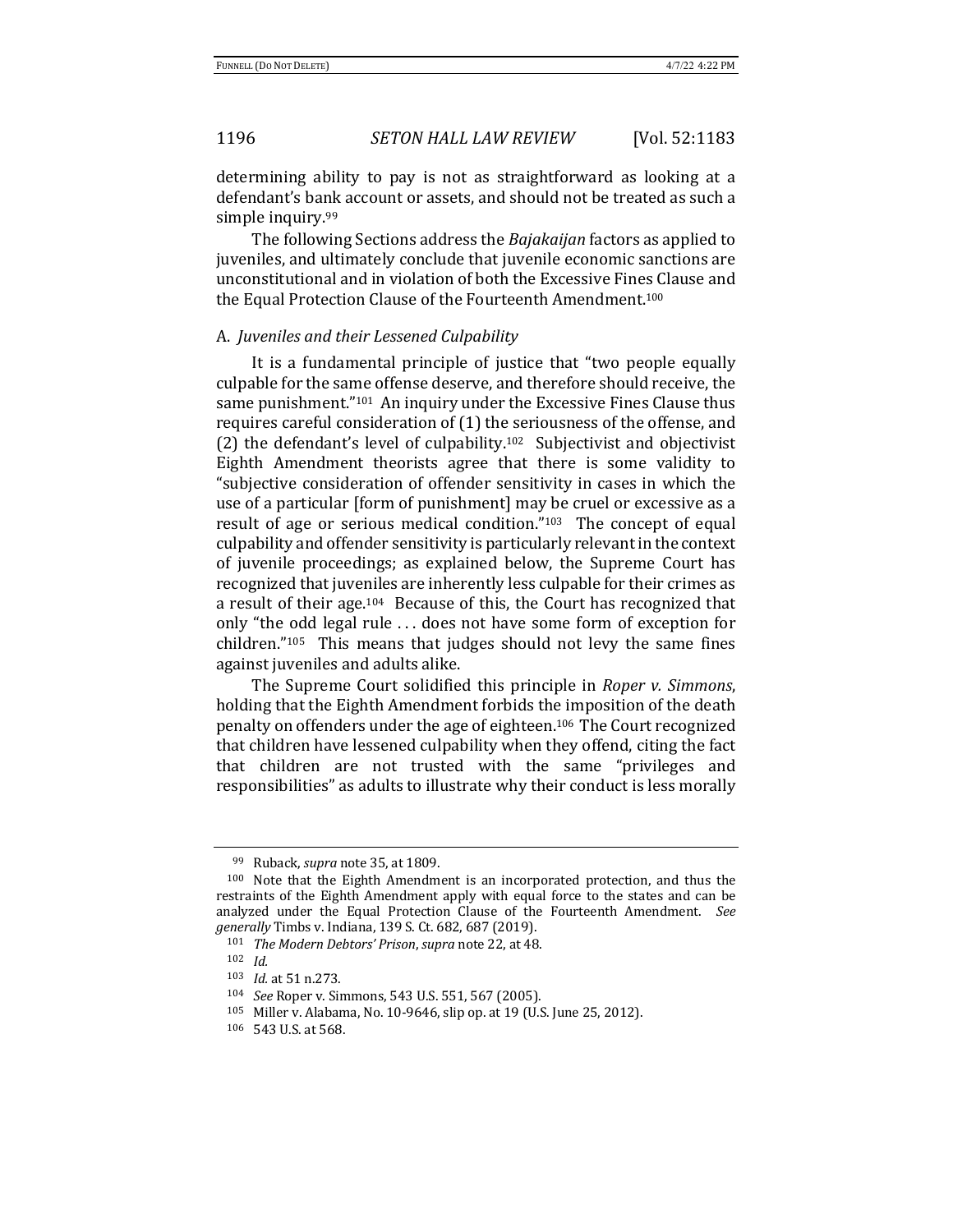reprehensible.<sup>107</sup> There are three notable differences bearing upon a juvenile's lessened culpability for the same crime: (1) a lack of maturity and an underdeveloped sense of responsibility; (2) increased vulnerability and susceptibility to negative influences and outside pressures; and (3) the transitory nature of a juvenile's character and personality traits, making the juvenile more likely to rehabilitate.<sup>108</sup> The government already recognizes these differences by treating juveniles differently, affording them less freedom by prohibiting them from "voting, serving on juries, or marrying without parental consent."<sup>109</sup> The Court concluded that "[t]he susceptibility of juveniles to immature and irresponsible behavior" was relevant to assessing a juvenile's culpability, and juveniles thus should be more easily "forgiven for failing to escape negative influences in their whole environment."<sup>110</sup> For these reasons, the Court extended the ruling of *Thompson v. Oklahoma*, which prohibited the death penalty for juveniles under sixteen, to apply to all juveniles under the age of eighteen, as eighteen is the "point where society draws the line for many purposes between childhood and adulthood."111

Graham v. Florida further extended the holdings set forth in *Thompson* and *Roper*, prohibiting life-without-parole sentences for juvenile offenders "who do not kill, intend to kill, or foresee that life will be taken . . . . "112 The Court held that the Eighth Amendment forbids life sentences without parole for non-homicide juvenile offenders because of their limited culpability as compared to the severity of the sentence.<sup>113</sup> The Court reasoned that holding otherwise would be cruel, as juvenile defendants deserve "some meaningful opportunity to obtain release based on demonstrated maturity and rehabilitation" once they have reached adulthood and can fully appreciate the severity of their  $c$ rimes.<sup>114</sup> According to the opinion, sentencing juveniles requires greater leniency because juveniles are inherently at a "significant disadvantage in criminal proceedings" since many juveniles "mistrust adults and have limited understandings of the criminal justice

<sup>114</sup> *Id.*

<sup>107</sup> *Id.* at 561 (quoting Thompson v. Oklahoma, 487 U.S. 815, 835 (1988)).

<sup>108</sup> *Id.* at 569.

<sup>109</sup> *Id.* at 569.

<sup>110</sup> *Id.* at 570.

 $111$  *Id.* at 574.

<sup>&</sup>lt;sup>112</sup> *See* Graham v. Florida, 560 U.S. 48, 69, 74 (2010); see also Miller v. Alabama, No. 10-9646, slip op. at 17 (U.S. June 25, 2012) (agreeing with the holdings set forth in *Roper* and *Graham* and emphasizing that making youth and all that accompanies it irrelevant to imposition of prison sentences poses "too great a risk of disproportionate punishment" under the Eighth Amendment).

<sup>113</sup> *Graham*, 560 U.S. at 74.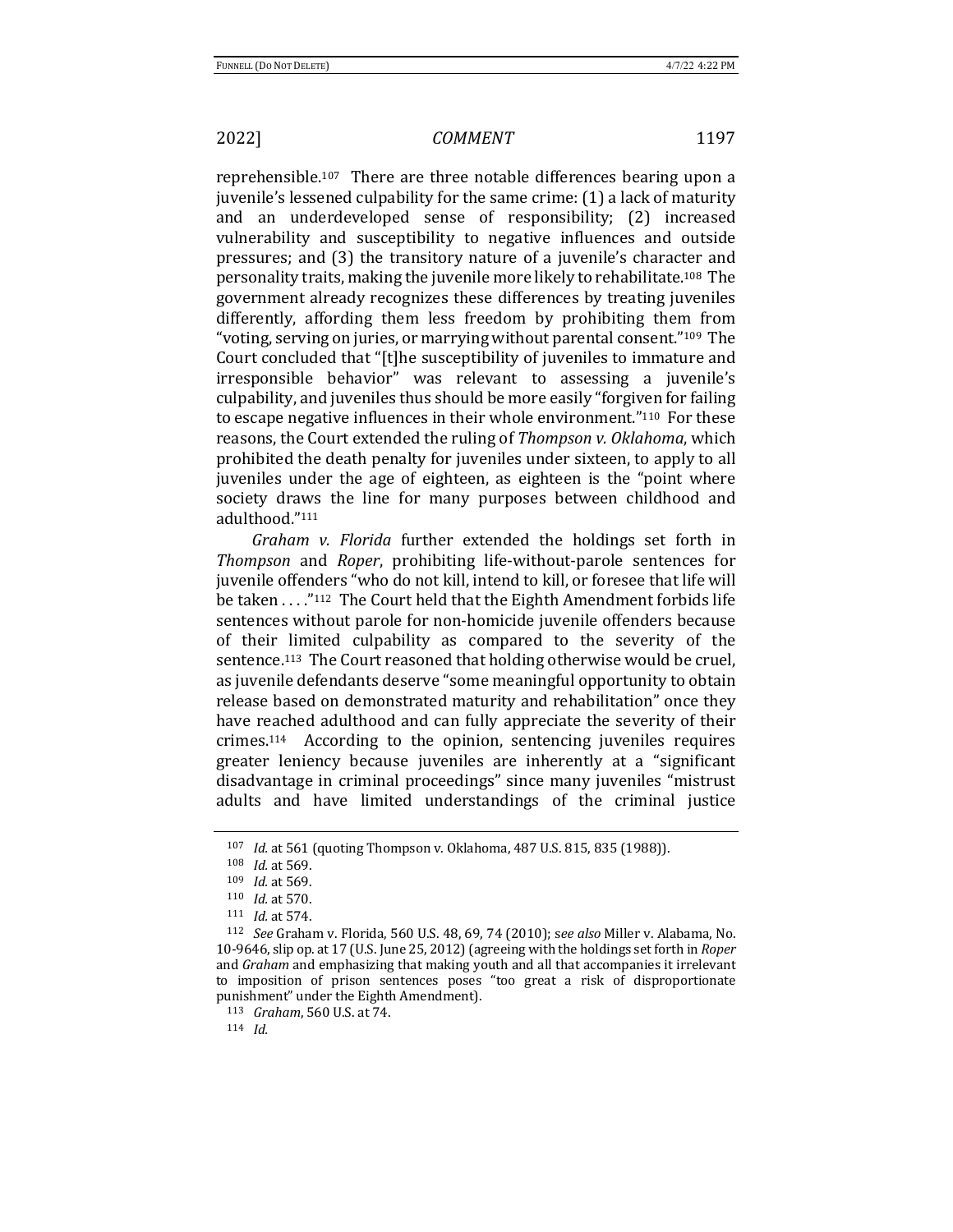system." $115$  These disadvantages in criminal proceedings can be attributed to a juvenile's "[d]ifficulty in weighing long-term consequences  $\dots$  [and] a corresponding impulsiveness."<sup>116</sup> Finally, the Court took issue with the fact that life-without-parole sentences deprive juveniles of "the opportunity to achieve maturity of judgment and selfrecognition of human worth and potential."<sup>117</sup>

Just as life-without-parole sentences give juveniles "no chance for reconciliation with society  $[and]$  no hope,"<sup>118</sup> imposing economic sanctions on juveniles who lack the ability to pay deprives juveniles of the same opportunities by sentencing them to a life of poverty with little hope of rehabilitation. For this reason, *Graham's* point that juveniles should be treated differently than adults over eighteen for the purposes of sentencing should apply with equal force to economic sanctions.<sup>119</sup> Critics of the more lenient approach to sentencing for juveniles argue that because the death penalty, which was the punishment at issue in *Roper* and *Thompson*, is the most severe punishment, "the Eighth Amendment applies to it with special force," meaning that the reasoning in *Roper* and *Thompson* cannot be extended to less severe punishments such as economic sanctions.<sup>120</sup> While it may be true that the Eighth Amendment does not apply to economic sanctions with as much force as it does capital punishment, this does not mean that economic penalties are exempt from the purview of the Eighth Amendment. In *Harmelin v. Michigan*, for example, the Court declined to extend the sentencing requirements articulated in *Roper* and *Graham* to a drug possession conviction because of "the qualitative difference between death and all other penalties."<sup>121</sup> *Harmelin* did not deal with juvenile offenders, but this qualitative difference in treatment between death and economic sanctions is important to note, especially since it is clear from *Roper* and *Graham* that juveniles have traditionally been treated differently under the law.

# B. *Juveniles' Inherent Inability to Pay*

Courts should likewise examine juveniles' ability to pay, both now and in the future, before imposing a fine or punishment for nonpayment because juveniles inherently lack the ability to pay almost any fine or

<sup>115</sup> *Id.* at 78.

<sup>116</sup> *Id.*

<sup>117</sup> *Id.* at 79. <sup>118</sup> *Id.*

<sup>119</sup> *See Graham*, 560 U.S. at 82.

<sup>120</sup> Roper v. Simmons, 543 U.S. 551, 568 (2005).

 $121$  501 U.S. 957, 995 (1991).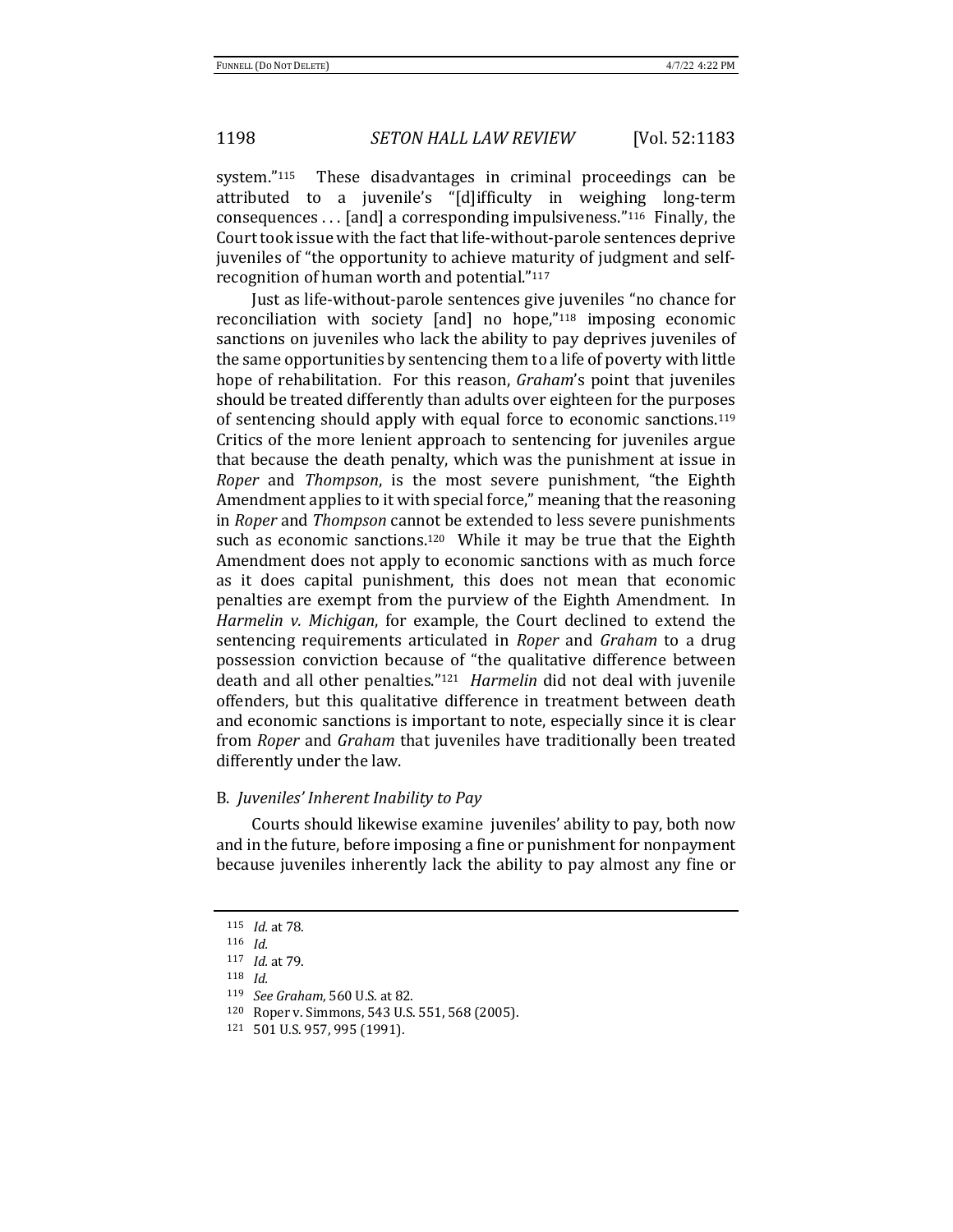fee, and this problem only compounds into their futures. For example, children presumptively lack their own financial resources, and "[m]any states restrict work for those under eighteen and limit their ability to enter into contracts."<sup>122</sup> When considering a juvenile's future ability to pay, it is important to recognize that a juvenile offender facing probation or participating in a diversion program will likely struggle to balance the requirements of their probation or program, school, and a job.<sup>123</sup> In many states, juveniles can face extended probation or even jail time for failure to pay juvenile fees that they were never equipped to pay in the first place.<sup>124</sup> The Constitution requires that, before punishing someone for failing to pay a fee or fine, a court must inquire into that individual's ability to pay.<sup>125</sup> Unfortunately, this almost never happens in juvenile sentencing.

The Supreme Court established the requirement that judges are to consider one's ability to pay a fine or fee in *Bearden v. Georgia*.<sup>126</sup> In *Bearden*, the Court held that "a sentencing court cannot properly revoke a defendant's probation for failure to pay a fine and make restitution" without evidence that:  $(1)$  he was responsible for the failure to pay, or (2) other forms of punishment were inadequate to accomplish the goals of punishment and deterrence.<sup>127</sup> This holding was among the first to establish that courts must inquire into the ability to pay a fine or fee before imposing serious punishments. In *Bearden*, the petitioner was indicted for the felonies of burglary and theft and was sentenced to three years of probation.<sup>128</sup> As a condition of his probation, the petitioner had to pay \$750 in fines and restitution.<sup>129</sup> The trial court never considered the petitioner's ability to pay before imposing these fines.<sup>130</sup> In order to pay the first \$200 of his fines and restitution, the petitioner had to borrow money from his parents, and payment of the remaining balance was made even more difficult when the petitioner was subsequently laid off from his job.<sup>131</sup> When the petitioner notified the probation office that he was going to be late with payments, the state immediately filed a petition to revoke the petitioner's probation, based

<sup>129</sup> *Id.*

<sup>131</sup> *Id.*

<sup>122</sup> ADVISORY ON LEVYING FINES AND FEES ON JUVENILES, *supra* note 8, at 8.

<sup>123</sup> *Id.*

<sup>124</sup> Selbin, *supra* note 12, at 412.

<sup>125</sup> *Id.* at 406.

 $126$  461 U.S. 660, 661-62 (1983).

<sup>127</sup> *See id.*

<sup>128</sup> *Id.*

<sup>130</sup> *Id.*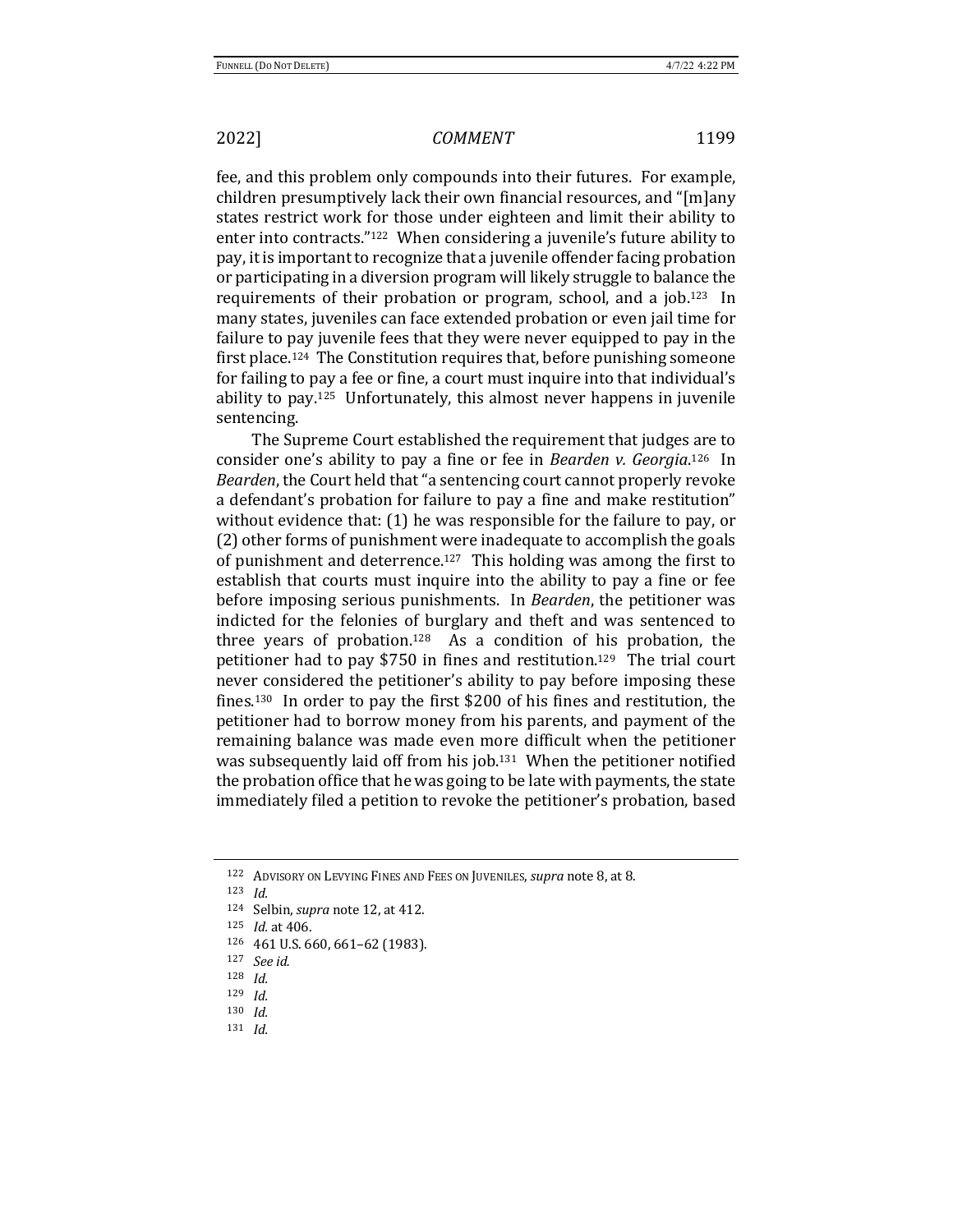on his inability to pay the relevant fines and fees.<sup>132</sup> The Court, quoting Justice Black, agreed that "[t]here can be no equal justice where the kind of trial a man gets depends on the amount of money he has." $133$  The Court ultimately held that "in revocation proceedings for failure to pay a fine or restitution, a sentencing court must inquire into the reasons for the failure to  $pay,''$  as it is fundamentally unfair to punish a person further solely because they lacked the resources to pay their fines at no fault of their own.<sup>134</sup>

The ability to pay should be considered in the initial sentencing to ensure defendants are not forced into debt in the first place. In fact, most sentencing guidelines "mandate that this factor be considered." 135 In *People v. Cowan*, the First Appellate District of California held that, based on previous Supreme Court precedent and because "ability to pay is an element of the excessive fines calculus under both the federal and state Constitutions," a sentencing court may not impose certain fines without giving the defendant some opportunity to present evidence as to why an economic sanction exceeds his ability to pay.<sup>136</sup> The court also postulated that it is often "irrational to impose a funding burden on litigants who are unable to pay, for collection from them, by definition, is futile." $137$  Further, in the context of the juvenile justice system, the cost of collecting levied fees often outweighs any revenue that the fees were supposed to provide in the first place.<sup>138</sup>

# C. *Balancing the Harm and the Penalty*

Many fines and fees imposed in juvenile court are punishment for a defendant's inability to pay the initial sanction or the resulting administrative fees. Juvenile courts purport to focus on rehabilitation, but these fines and fees arguably do nothing to repair the harm caused

<sup>132</sup> *Bearden*, 461 U.S. at 663.

<sup>&</sup>lt;sup>133</sup> *Id.* at 664 (quoting Griffin v. Illinois, 351 U.S. 12, 19 (1956) (plurality opinion)); see also Williams v. Illinois, 399 U.S. 235, 243 (1970) (holding that a State cannot subject convicted defendants to a period of imprisonment beyond the maximum solely because they are unable to pay their fines); Tate v. Short, 401 U.S. 395, 398 (1971) (holding that a State cannot convert a fine-only sentence into a jail term solely because the defendant is indigent and cannot pay a fine in full).

<sup>134</sup> *Id.* at 672-73.

<sup>135</sup> United States v. Hines, 88 F.3d 661, 664 (8th Cir. 1996).

<sup>136</sup> People v. Cowan, 260 Cal. Rptr. 3d. 505, 521 (Cal. Ct. App., 1st App. District, Div. 4 2020).

<sup>137</sup> *Id.* at 530.

<sup>&</sup>lt;sup>138</sup> See Selbin, supra note 12, at 408 (noting that most jurisdictions in California collected fees at very low rates and did not generate significant net revenue. Research also showed that counties spent, on average, more than seventy cents of every dollar of fee revenues on the collection of them).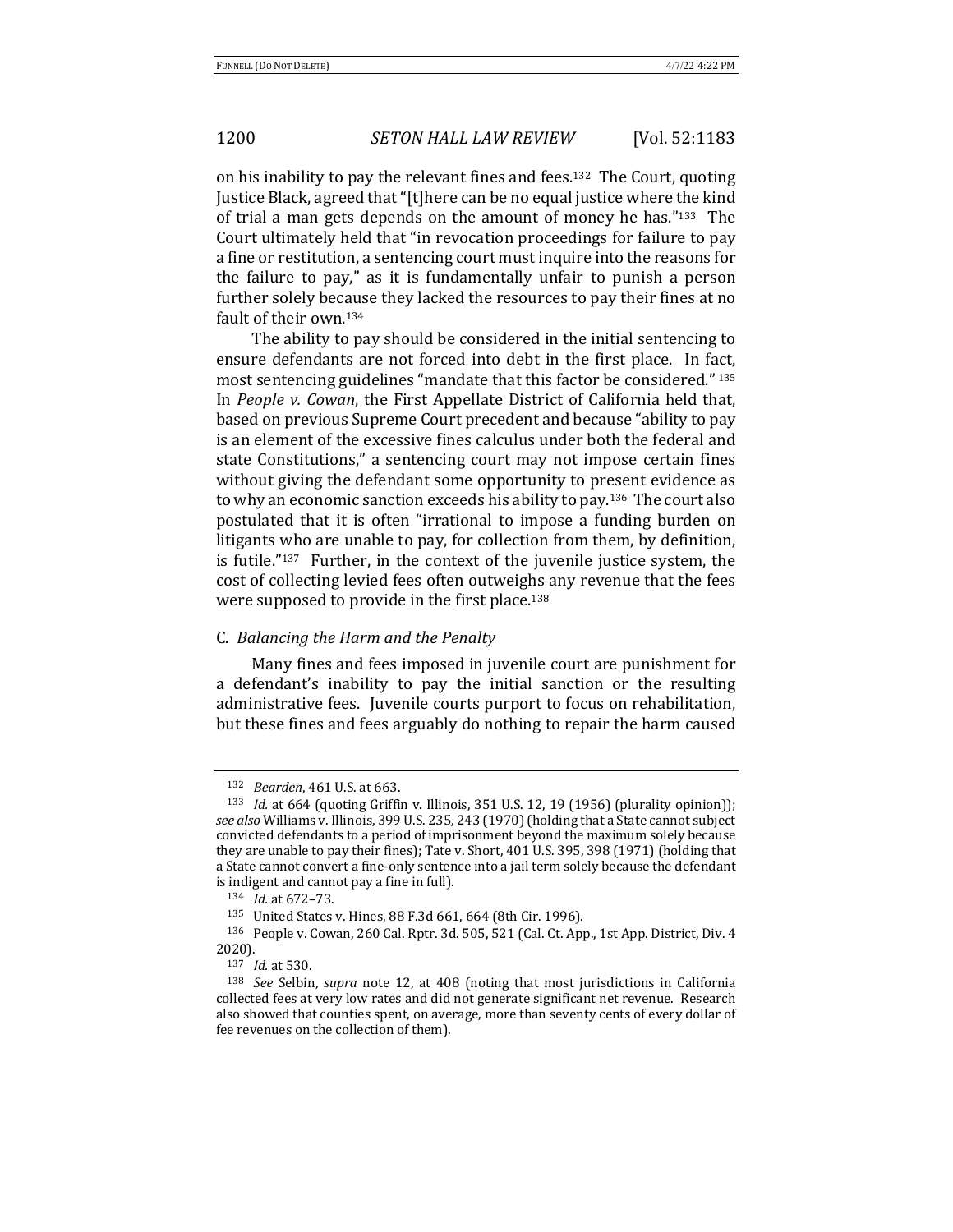or further that goal—instead, they drive juveniles further into poverty.139

As the Supreme Court recognized in *Harmelin*, it is a legitimate concern that monetary fines, unlike other forms of punishment, will be imposed in a way that goes against the justice system's goals of rehabilitation and deterrence, since fines are a source of revenue that the state stands to benefit from.<sup>140</sup> Taking this concern further, it can be argued that "the state will behave unfairly, and even nonsensically, in the quest to obtain revenue." $141$  The risk of unfair treatment by the states is particularly harmful in the juvenile justice system where, for the neediest defendants, excessive fines may result in the potential loss of shelter, transportation, food and clothing, and can result in years of lasting consequences.<sup>142</sup> In fact, "court-imposed debt, even in small amounts, may threaten an indigent person's means of subsistence when penalties, interest, and collections costs" flowing from the inability to pay a sanction are considered.<sup>143</sup> The "comparative disproportionality of both immediate and post-sentencing poverty penalties is readily apparent because they are triggered by a defendant's inability to pay rather than her culpability for the underlying offense."<sup>144</sup> Failing to pay court-ordered debt may block access to early probation release and hinder eligibility for expungement, both of which are essential to rehabilitation after a juvenile is out of the system.<sup>145</sup> Further, delinquency on court-ordered debt may "diminish prospects for employment and housing, disqualify the debtor from government benefits[,]  $\ldots$  put public housing out of reach, and create incentives to obtain money by illegal means  $\dots$ ."<sup>146</sup> This further works against the rehabilitative goals of the juvenile justice system.

Moreover, the Eighth Amendment's protection of human dignity prohibits penalties that "degrade $\Box$  through the deprivation of basic human needs such as food, shelter, health, and hygiene."<sup>147</sup> The consequences of economic sanctions imposed on those juveniles unable to pay are in clear violation of this dignity principle when families are forced to pay juvenile court fees instead of buying their children food or

<sup>139</sup> *See* ADVISORY ON LEVYING FINES AND FEES ON JUVENILES, *supra* note 8, at 10.

 $140$  Harmelin v. Michigan, 501 U.S. 957, 978–79 n.9 (1991).

<sup>141</sup> *The Modern Debtors' Prison, supra note* 22, at 59.

<sup>142</sup> *Cowan*, 260 Cal. Rptr. 3d. at 530.

<sup>143</sup> *Id.* at 533.

<sup>144</sup> *The Modern Debtors' Prison, supra note* 22, at 55.

<sup>&</sup>lt;sup>145</sup> People v. Cowan, 260 Cal. Rptr. 3d. 505, 533 (Cal. Ct. App., 1st App. District, Div. 4 2020).

<sup>146</sup> *Id.*

<sup>147</sup> *The Modern Debtors' Prison, supra note* 22, at 69.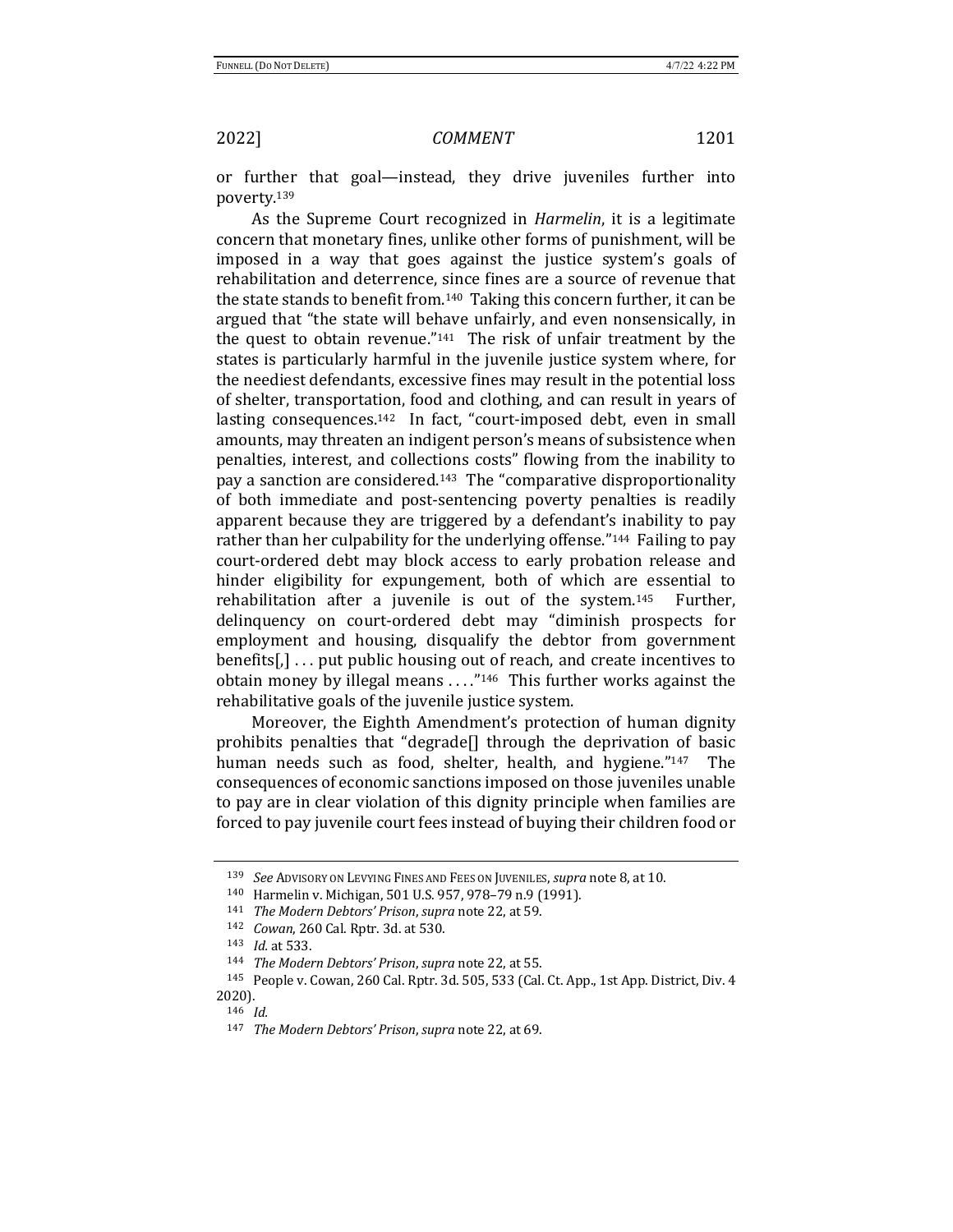paying for probation supervision instead of the utility bill.<sup>148</sup> Juvenile courts should consider whether imposing financial burdens on juveniles serves a rehabilitative purpose at all—in many cases, "fines and fees will be more punitive than rehabilitative, and they may, in fact, present an impediment to other rehabilitative steps, such as employment and education."149

Proponents of juvenile economic sanctions as an alternative to traditional probation and incarceration point out that economic sanctions have four distinct advantages over traditional probation and incarceration. Economics sanctions  $(1)$  use a metric that is universally understood;  $(2)$  provide flexibility, in that they can be adjusted to suit an offender's specific circumstances;  $(3)$  can be used to help the victim, restore justice, and punish the offender; and (4) can be used to provide intermediate punishments, somewhere between probation and incarceration.<sup>150</sup> Unfortunately, these so-called advantages are idyllic. Economic sanctions are typically not adjusted to suit the offender's circumstances, as courts oftentimes ignore the ability to pay and, as argued here, do not consider potential mitigating circumstances such as a defendant's age and maturity.<sup>151</sup> Economic sanctions also are unique in that they "automatically invoke factors associated with wealth and poverty, including race, class, education, job skills, and employment."<sup>152</sup> Further, only restitution and community service potentially serve the purpose of restoring justice and helping the victim—the majority of fines do nothing except benefit private corporations or go back into the juvenile court system, causing a conflict of interest in courts and agencies that impose, collect, and use the revenues collected.<sup>153</sup> Finally, economic sanctions imposed on juveniles are not the intermediate alternative that scholars typically associate with monetary punishments for adults.<sup>154</sup> Unlike juvenile offenders, adult offenders typically have some level of income and thus are more likely to have the ability to pay fines and fees.<sup>155</sup> This is not the case in the juvenile justice system, where economic sanctions put juveniles in a "debtor's prison" for life, making the punishment far more serious than the initial fine.<sup>156</sup>

<sup>&</sup>lt;sup>148</sup> *See supra* Part II, Section H (outlining Brenda Tindal's story).

<sup>149</sup> ADVISORY ON LEVYING FINES AND FEES ON JUVENILES, *supra* note 8, at 10.

<sup>150</sup> Ruback, *supra* note 35, at 1782-83.

<sup>151</sup> *See Reviving the Excessive Fines Clause, supra note* 16, at 328–29.

<sup>152</sup> Ruback, *supra* note 35, at 1784.

<sup>153</sup> *Id.* at 1814–15.

<sup>154</sup> *Id.* at 1783.

<sup>155</sup> *See id.*

<sup>156</sup> *See The Modern Debtors' Prison, supra* note 22, at 9; see generally DEBTORS' PRISON FOR KIDS,*supra* note 3.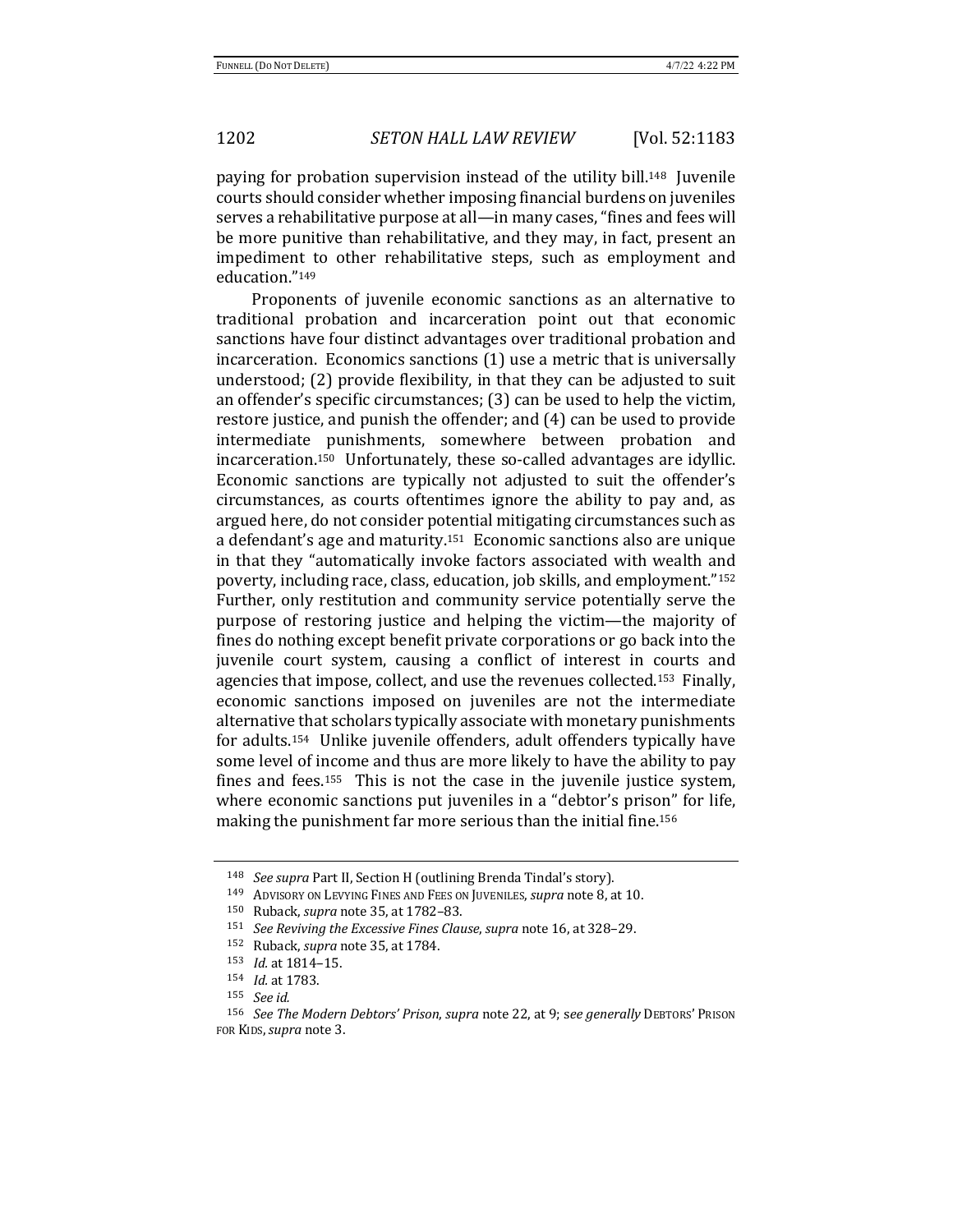# IV. CURRENT STATE REFORM: WHY IS IT WORKING?

Several states have already adopted legislation either eliminating or aggressively limiting the use of economic sanctions in the juvenile system. This includes, but is not limited to, the Washington State Youth Equality and Reintegration Act (YEAR Act), California Senate Bill 190, New Jersey Senate Bill Forty-Eight, and Maryland House Bill Thirty-Six. All states should adopt provisions similar to the four discussed in this Part. The experience of these states shows that eliminating fines and fees is unlikely to significantly impact state and local finances,<sup>157</sup> and in fact can eliminate the risk that state fee practices will violate state law, federal law, or constitutional guarantees of due process and equal protection.158

Washington State Senate Bill  $5564$ ,<sup>159</sup> more widely known as the YEAR Act, eliminated several legal financial obligations for juveniles, including general fines for felonies and misdemeanors; interest on financial obligations; conviction fees; public defense costs; and over a dozen more legal obligations.<sup>160</sup> When imposing any legal financial obligations that were not eliminated under the bill, the YEAR Act requires courts to consider factors such as "incarceration and the juvenile's other debts, including restitution" when determining the juvenile's ability to pay.<sup>161</sup> Similarly, New Jersey Senate Bill Forty-Eight, $162$  which became law on January 20, 2020, incorporated the Juvenile Detention Alternative Initiative into the Code of Juvenile Justice. Among other changes, this law eliminated "certain fines imposed on juveniles."<sup>163</sup> New Jersey previously had some of the most punitive fines in the country; however, the historic passage of Senate Bill Forty-Eight not only eliminates fines as a penalty for youth but also "allows for the termination of post-incarceration supervision even when a youth has not made a full payment of all outstanding fines[,]" thus

<sup>157</sup> *See* H.B. 36, 2020 Gen. Assemb., 2020 Sess. (Md. 2020); *see also* DEBTORS' PRISON FOR KIDS, *supra* note 3, at 7 (noting the fact that juvenile incarceration itself is highly expensive).

<sup>158</sup> BERKLEY L. POL'Y ADVOC. CLINIC, FEE ABOLITION AND THE PROMISE OF DEBT-FREE JUSTICE FOR YOUNG PEOPLE AND THEIR FAMILIES IN CALIFORNIA: A STATUS REPORT ON THE IMPLEMENTATION OF SENATE BILL 190 4 (2019) [hereinafter THE IMPLEMENTATION OF SENATE BILL 190].

<sup>159</sup> S.B. 5564, 2015 Reg. Sess. (Wash. 2015).

<sup>160</sup> WASH. S. COMM. ON WAYS & MEANS, ET AL., FINAL BILL REPORT, S. E2SSB 5564, 2015 Reg. Sess., at 3-4 (2015).

<sup>161</sup> *Id.* at 3.

<sup>162</sup> N.J.S.B. 48, 218th Leg., Gen. Sess. (N.J. 2020).

<sup>163</sup> *Id.*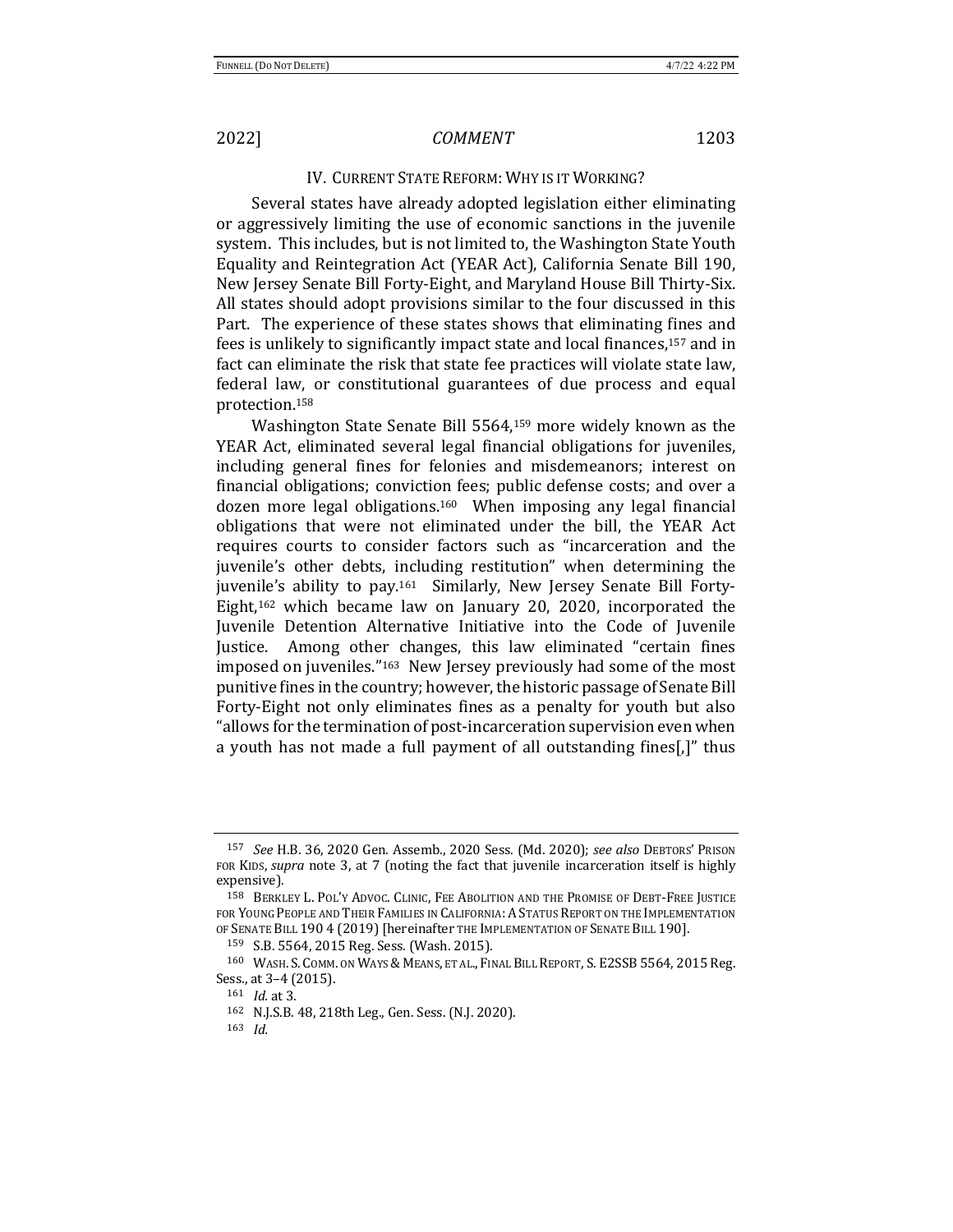abolishing the requirement that offenders seeking discharge from parole must provide proof that they have paid all fines and fees.<sup>164</sup>

Going even further, California passed Senate Bill 190<sup>165</sup> in October 2017, making California the first state to abolish entire categories of economic sanctions in the juvenile justice system and to eliminate a subset of fees for young people who do not qualify as juveniles and are in the adult criminal justice system.<sup>166</sup> Prior to this bill becoming law, almost every county in California was charging juveniles one or more administrative fees during their involvement in the system.<sup>167</sup> The legislative record in California showed that "administrative fees undermine<sup>[d]</sup> the rehabilitative and public safety goals of the juvenile legal system, [fell] hardest on low-income families of color, and [yielded] little net revenue."<sup>168</sup> Other findings showed that several California county fee practices violated state law, federal law, and/or raised serious questions about the constitutionality of fee practices under due process and equal protection.<sup>169</sup> Counties that imposed fees in violation of state law often charged fees  $(1)$  not authorized by statute or  $(2)$  to families of youth who were not found guilty.<sup>170</sup> Counties that imposed fees in violation of federal law, on the other hand, engaged in practices such as charging families for "their children's meals while seeking reimbursement for those same costs from national school lunch and breakfast programs." $171$  In response to many of these findings, counties across California began to voluntarily end all juvenile fee assessments and collections, until Senate Bill 190 made the end of these assessments mandatory statewide.<sup>172</sup>

Looking at the most recent legislation, Maryland House Bill Thirty- $Six<sub>173</sub>$  which was introduced in the 2020 session of the Maryland General Assembly, proposed to repeal all statutory provisions that "authorize the juvenile court to  $(1)$  impose civil fines or court costs;  $(2)$ assess attorney's fees; and (3) order a parent to pay a sum to support

<sup>&</sup>lt;sup>164</sup> Katrina L. Goodjoint, Opinion, *New Jersey Just Eliminated Fines for Youth in the Juvenile System. And That's a Good Thing*, STAR LEDGER / NJ.COM (Jan. 22, 2020), https://www.nj.com/opinion/2020/01/new-jersey-just-eliminated-fines-for-youthin-the-juvenile-system-and-thats-a-good-thing-opinion.html. 

<sup>165</sup> S.B. 190, 2017-2018 Reg. Sess. (Cal. 2017).

<sup>166</sup> THE IMPLEMENTATION OF SENATE BILL 190, *supra* note 158, at 1.

<sup>167</sup> *Id.* at 3.

<sup>168</sup> *Id.* at 4.

<sup>169</sup> *Id.*

<sup>170</sup> Selbin, *supra* note 12, at 405.

<sup>171</sup> *Id.* at 405-06.

<sup>172</sup> *Id.* at 409-10.

<sup>173</sup> H.B. 36, 2020 Gen. Assemb., 2020 Sess. (Md. 2020).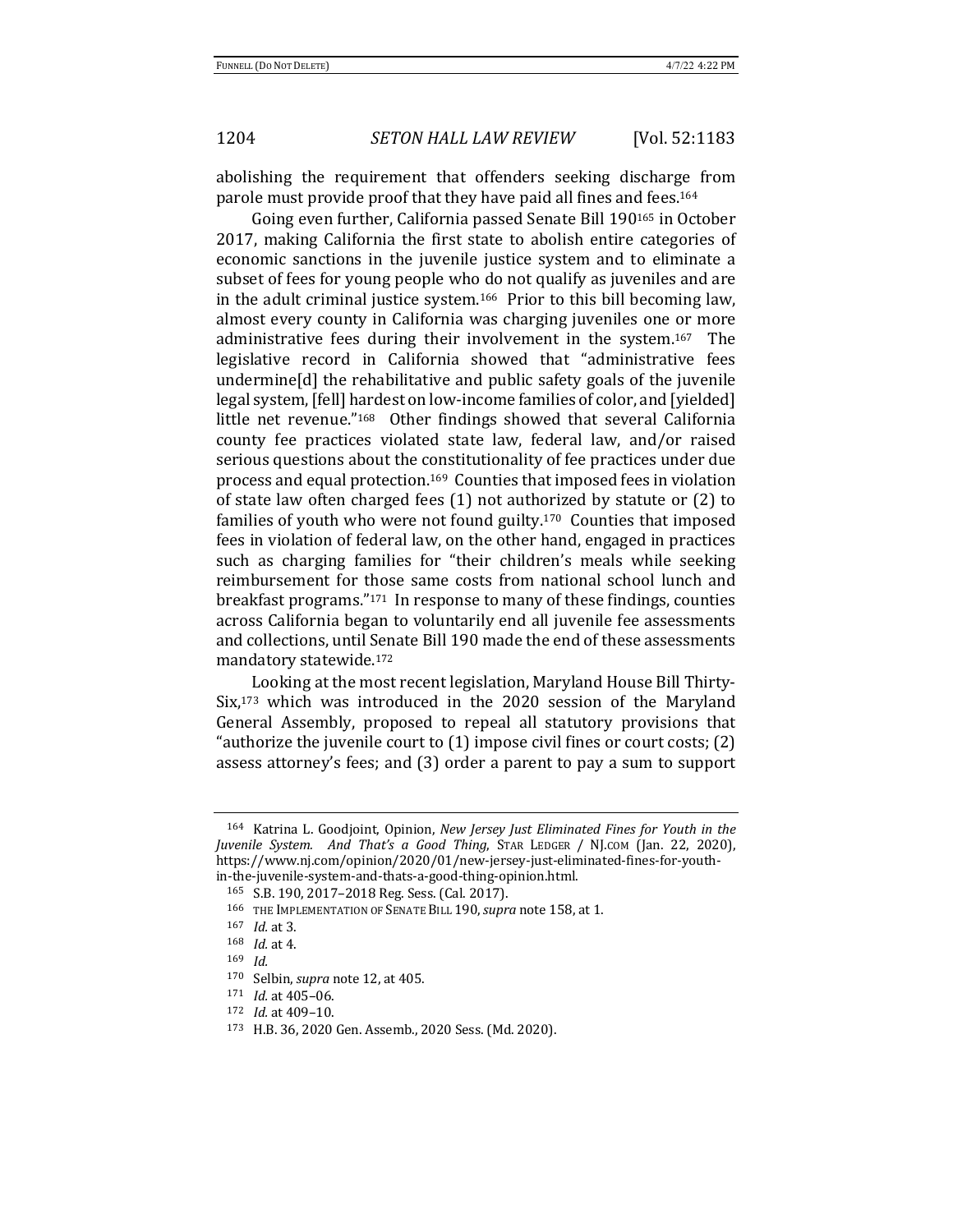the child." $174$  The bill became law on October 1, 2020, and renders uncollectable any court-ordered fines, fees, or costs with an outstanding balance.<sup>175</sup> At the time this Comment was written, the Maryland General Assembly anticipated that any potential loss of revenue as a result of the bill's prohibition against specified economic sanctions in juvenile proceedings would not "materially affect State and local finances."<sup>176</sup> In spite of this state reform, however, most states still impose fines and fees on juveniles, so more systemic solutions are necessary. Based on the success demonstrated by these states, it is clear that the systemwide reform and solutions recommended in this Comment can be implemented with no negative impact on the overall efficacy of the juvenile justice system.

# V. PROPOSED SOLUTIONS: UNIVERSAL LEGISLATIVE REFORM, SENTENCING CONSIDERATIONS, AND FEE-FREE ALTERNATIVES

All states should follow the lead of states, like California, that eliminated juvenile costs, fines, and fees per the recommendations of the DOJ and the National Juvenile Defender Center.<sup>177</sup> As an interim remedy before juvenile fees and fines can be wholly eliminated, juvenile courts should be mandated to consider a juvenile defendant's ability to pay and his or her culpability based on age before imposing any economic sanction. This would help to ensure that any fees or fines imposed in the interim are not excessive or unreasonable under the standard set forth in *Bajakajian*. Applying the same standard, courts should likewise strike down any existing excessive fees under the Eighth Amendment. 

Congress and the states can also encourage change through practices such as (1) using the Taxing and Spending Power to place relevant conditions on state or federal prison funding; (2) encouraging collaboration between high-profile leadership, bipartisanship, and within the three branches; and/or  $(3)$  engaging with community service providers and employers to create more alternatives to economic penalties.<sup>178</sup> In terms of economic sanctions that should be wholly

<sup>174</sup> *Id.*

<sup>175</sup> *Id.*

<sup>176</sup> *Id.*

<sup>&</sup>lt;sup>177</sup> *See* Nat'l Council of Juv. & FAM. Ct. JUDGES, STATE JUST. INST. & NAT'L JUV. DEF. CTR., supra note 44; see generally ADVISORY ON LEVYING FINES AND FEES ON JUVENILES, supra note 8.

<sup>178</sup> For examples of current strategies and practices being used to encourage prison reform in various states, see generally THE SENT'G PROJ., DECARCERATION STRATEGIES: HOW 5 STATES ACHIEVED SUBSTANTIAL PRISON POPULATION REDUCTIONS 4-8 (2018), https:// www.sentencingproject.org/publications/decarceration-strategies-5-states-achievedsubstantial-prison-population-reductions/.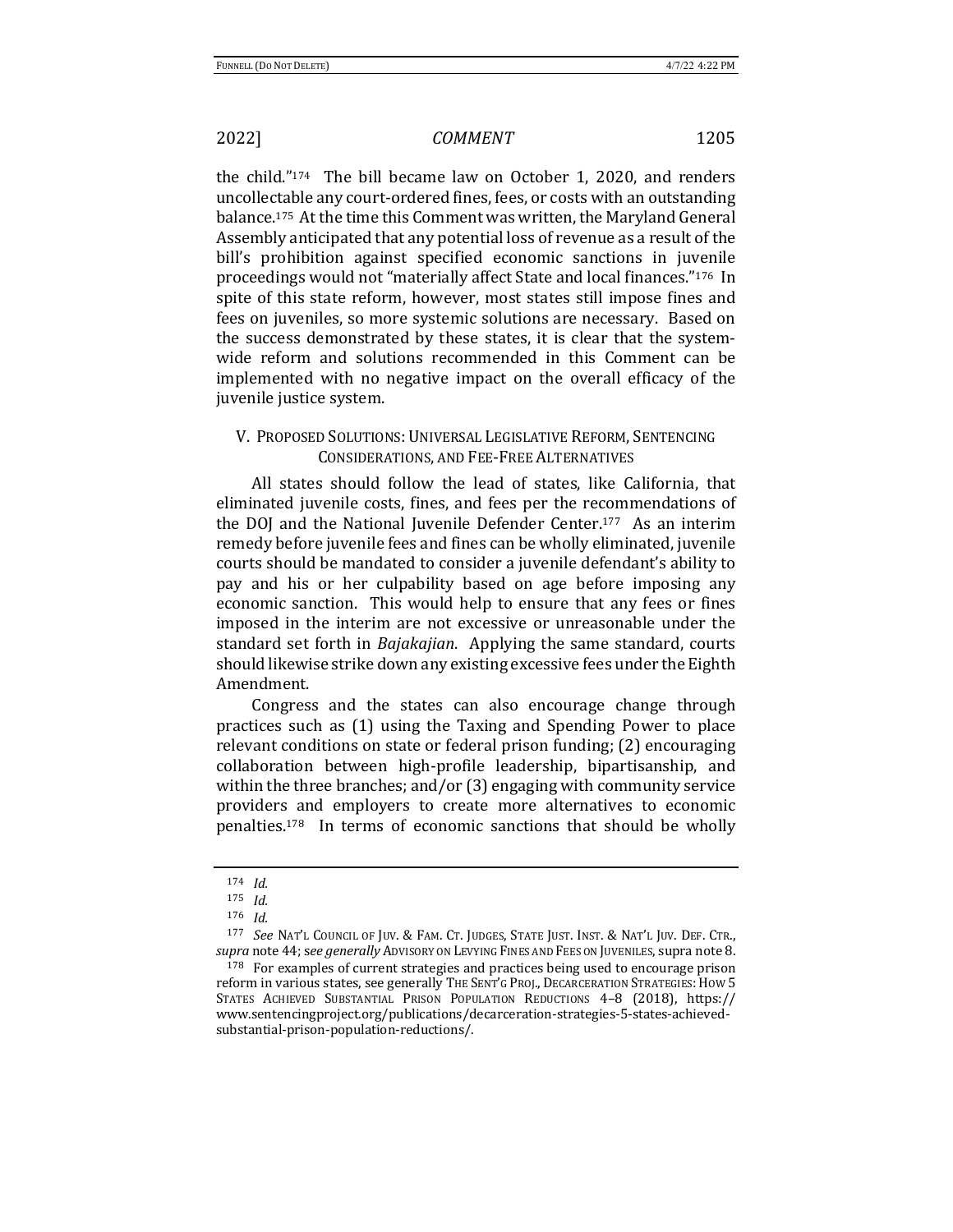eliminated in the juvenile system, states should no longer impose counsel fees; cash bail; probation supervision and placement fees; fees for informal adjustment/diversion; evaluation and testing fees; cost of care fees; court costs and fees; fines; and expungement/sealing fees. Based on the inherent unreasonableness and particularly damaging effects of fees for informal adjustment/diversion, cost of care, and expungement/sealing, these fees should be eliminated first. Courts may continue to impose (1) community service that promotes positive youth development; (2) fee-free diversion programs; and (3) periodic payment plans for existing fines and fees in the interim.<sup>179</sup>

### A. *Economic Sanctions to be Eliminated*

In drafting and implementing a federal legislative solution, Congress should eliminate the following economic sanctions in the juvenile justice system. At the start of juvenile system involvement, counsel for youth should be appointed without consideration of family income, and children and their families should be exempt from the imposition of any counsel fees. Shelby County, Tennessee, for example, presumes that all children are indigent for the purposes of appointing counsel and setting bond, while Pennsylvania, Louisiana, and North Carolina all presume that all children are eligible for the appointment of state-provided counsel.<sup>180</sup> Both of these approaches are reasonable solutions because each recognizes that juveniles inherently lack an ability to pay. There should likewise be no general fines, evaluation and testing fees, or court costs imposed on juveniles in the juvenile justice system, especially when they are used as a source of revenue.

Similarly, Congress should prohibit the imposition of cash bail or financial conditions on the release of juveniles. Juveniles should never be detained for the inability to pay bail because, as this Comment argues, this is unconstitutionally punishing poverty by ignoring the requirement to assess the ability to pay under the Excessive Fines Clause.<sup>181</sup> Access to judicial hearings should not be conditioned on the prepayment of fines, and no juveniles should be incarcerated or detained for non-payment of financial obligations when the failure to pay stems from poverty, lack of income, or an inability to pay. If these fines and fees related to juvenile system involvement are no longer imposed on juveniles, courts and other agencies will no longer be at risk

<sup>179</sup> *See* NAT'L COUNCIL OF JUV. & FAM. CT. JUDGES, STATE JUST. INST. & NAT'L JUV. DEF. CTR., supra note 44.

<sup>180</sup> ADVISORY ON LEVYING FINES AND FEES ON JUVENILES, *supra* note 8, at 7.

<sup>181</sup> *See supra* Part III.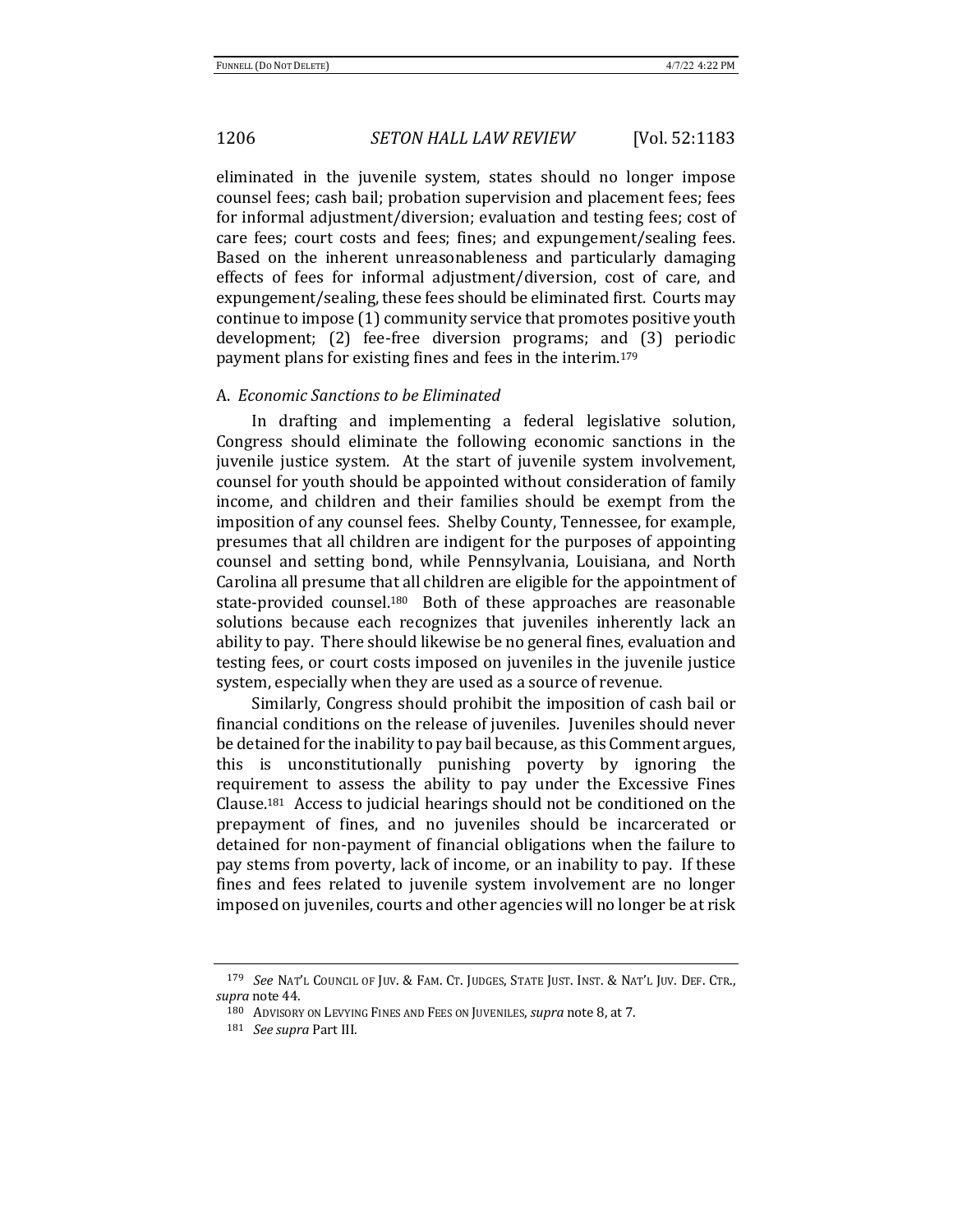of enforcing fines and fees in a way that "punishes children for their poverty in violation of the Fourteenth Amendment."182

Congress should excuse children and their families from paying probation and post-release supervision fees. There should be no fees imposed on juveniles for out-of-home placement. Even if Congress elects to continue imposing supervision fees, inability to pay should not be considered a probation violation, and failure to pay should never result in incarceration.<sup>183</sup> Additionally, no fees should be charged for juveniles participating in diversion programs. If Congress still allows courts to charge diversion fees, the ability to pay must be considered, and access should never be denied or revoked for a failure to pay. Congress should abolish the fees associated with juvenile expungement or sealing, and this should be made clear to any juveniles seeking to protect their records. Further, juveniles should be aware that their outstanding fees and/or finances will not be considered in determining eligibility for record sealing or expungement.

Finally, if a child remains stuck in the juvenile system, Congress should adjust the current cost of care policies, and any failure to pay these costs should not result in punitive action to the juvenile.

### B. *Appropriate Alternatives to Fines and Fees*

While the majority of juvenile economic sanctions are inappropriate and often illegal under the Eighth Amendment, there are certain programs that may appropriately serve the rehabilitative goals of the juvenile system. Courts can impose community service that "promote[s] positive youth development and support[s] principles of restorative justice, allowing the youth to repair the harm caused by their actions."<sup>184</sup> For example, if a juvenile's offense is theft, the Constitutional Rights Foundation and the Office of Juvenile Justice and Delinquency Prevention suggested in a recent report that juveniles "talk to owners or managers of local stores to find out about the impact of shoplifting and write a letter to the editor of the school or local paper about the subject." $185$  In the case of vandalism, the same report suggested that juvenile offenders "partner with school administrators, local representatives, business owners, or park and recreation officials to restore a public wall or playground that has been the target of

<sup>182</sup> ADVISORY ON LEVYING FINES AND FEES ON JUVENILES, *supra* note 8, at 7.

<sup>183</sup> DEBTORS' PRISON FOR KIDS, *supra* note 3, at 10.

<sup>184</sup> NAT'L COUNCIL OF JUV. & FAM. CT. JUDGES, STATE JUST. INST. & NAT'L JUV. DEF. CTR., *supra* note 44.

<sup>185</sup> CHARLES DEGELMAN ET AL., GIVING BACK: INTRODUCING COMMUNITY SERVICE LEARNING 29 (2006).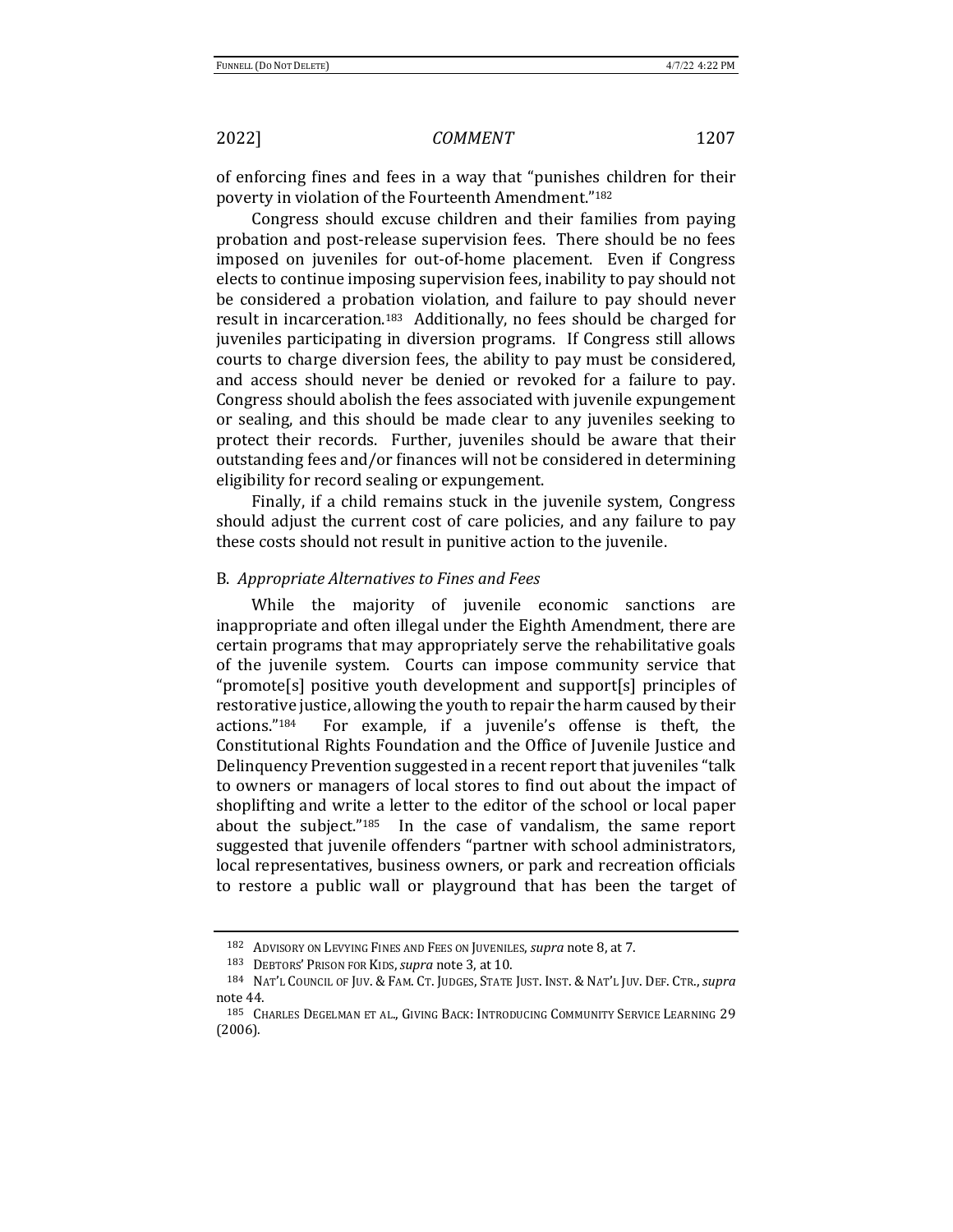vandalism."<sup>186</sup> Fee-free diversion programs and evidence-based services to keep children in schools and out of court are similarly appropriate. 

For fines that continue to be imposed in the time before a universal legislative solution is adopted, states should offer a periodic payment plan for youth that does not charge onerous user fees or interest; allows for electronic and web-based payments; and offers a mechanism for youth to seek a reduction in their debt if financial circumstances change.<sup>187</sup> In New York State, for example, the Lewis County Transitions to Independence Process (TIP) works with juveniles aged sixteen to twenty-one "who have a serious mental illness and are defendants/offenders under the probation department's jurisdiction."<sup>188</sup> TIP is an evidenced-based intervention program that focuses on improving juveniles' prospects for "employment, education, housing and community life adjustment."<sup>189</sup> The program assists participants in "obtaining and/or stabilizing resources related to these categories, including linkage to services, case monitoring and providing transportation as necessary." $190$  Programs like TIP would not only better serve the rehabilitative goals of the juvenile system while we await a legislative solution, but would also be more likely to improve outcomes for juveniles involved in the system during this time.

### VI. CONCLUSION

Consistent with Eighth Amendment jurisprudence and evidencebased research, economic sanctions, especially fines and fees, should not be imposed in the juvenile justice system. Juveniles should be presumed to lack the ability to pay from the beginning of their sentencing, and any punishments should be appropriately adjusted to match their lessened level of culpability. These changes would be best achieved through universal legislation, following the example of states like California and New Jersey, which have already expansively limited or completely eliminated juvenile fees and fines.<sup>191</sup>

In order for the changes proposed in this Comment to be successful, it is important to strike a balance between the uniformity and flexibility

<sup>186</sup> *Id.* at 35.

<sup>187</sup> NAT'L COUNCIL OF JUV. & FAM. CT. JUDGES, STATE JUST. INST. & NAT'L JUV. DEF. CTR., *supra* note 44.

<sup>188</sup> N.Y. Div. of Crim. Just. Serv.'s, *Alternative to Incarceration (ATI) Programs*, N.Y. STATE, https://www.criminaljustice.ny.gov/opca/ati\_description.htm (last visited Sept. 19, 2020).

<sup>189</sup> *Id.*

<sup>190</sup> *Id.*

<sup>191</sup> *See supra* Part IV.